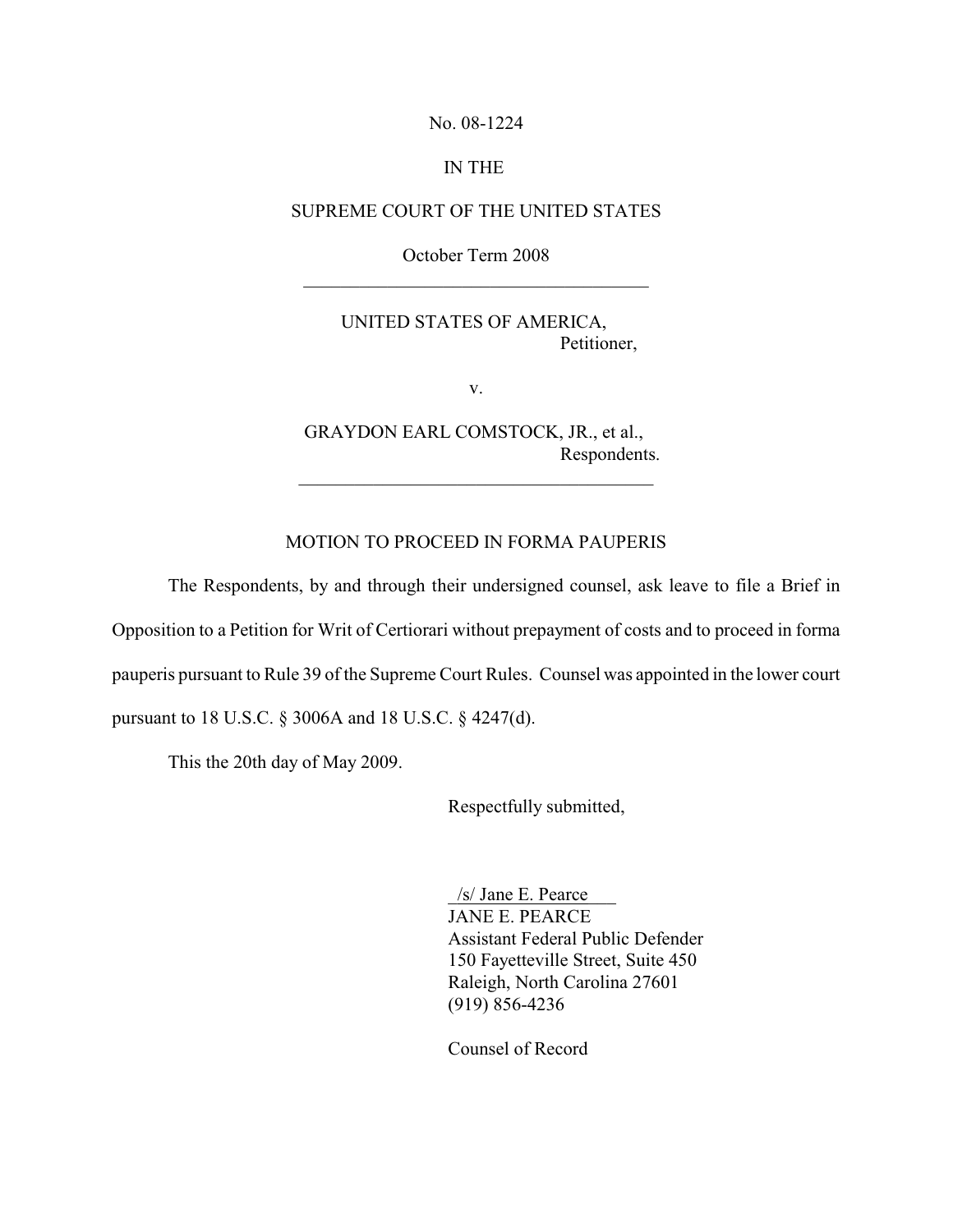No. 08-1224

#### IN THE

#### SUPREME COURT OF THE UNITED STATES

October Term 2008 \_\_\_\_\_\_\_\_\_\_\_\_\_\_\_\_\_\_\_\_\_\_\_\_\_\_\_\_\_\_\_\_\_\_\_\_\_

# UNITED STATES OF AMERICA, Petitioner,

v.

GRAYDON EARL COMSTOCK, JR., et al. Respondents.

# ON PETITION FOR WRIT OF CERTIORARI TO THE UNITED STATES COURT OF APPEALS FOR THE FOURTH CIRCUIT

\_\_\_\_\_\_\_\_\_\_\_\_\_\_\_\_\_\_\_\_\_\_\_\_\_\_\_\_\_\_\_\_\_\_\_\_\_\_\_\_\_\_\_\_\_\_\_

#### BRIEF IN OPPOSITION

\_\_\_\_\_\_\_\_\_\_\_\_\_\_\_\_\_\_\_\_\_\_\_\_\_\_\_\_\_\_\_\_\_\_\_\_\_\_\_\_\_\_\_\_\_

THOMAS P. McNAMARA Federal Public Defender Eastern District of North Carolina

JANE E. PEARCE\* G. ALAN DuBOIS Assistant Federal Public Defenders

LAUREN H. BRENNAN ERIC J. BRIGNAC Research & Writing Attorneys

Office of the Federal Public Defender 150 Fayetteville Street, Suite 450 Raleigh, North Carolina 27601 (919) 856-4236 \*Counsel of Record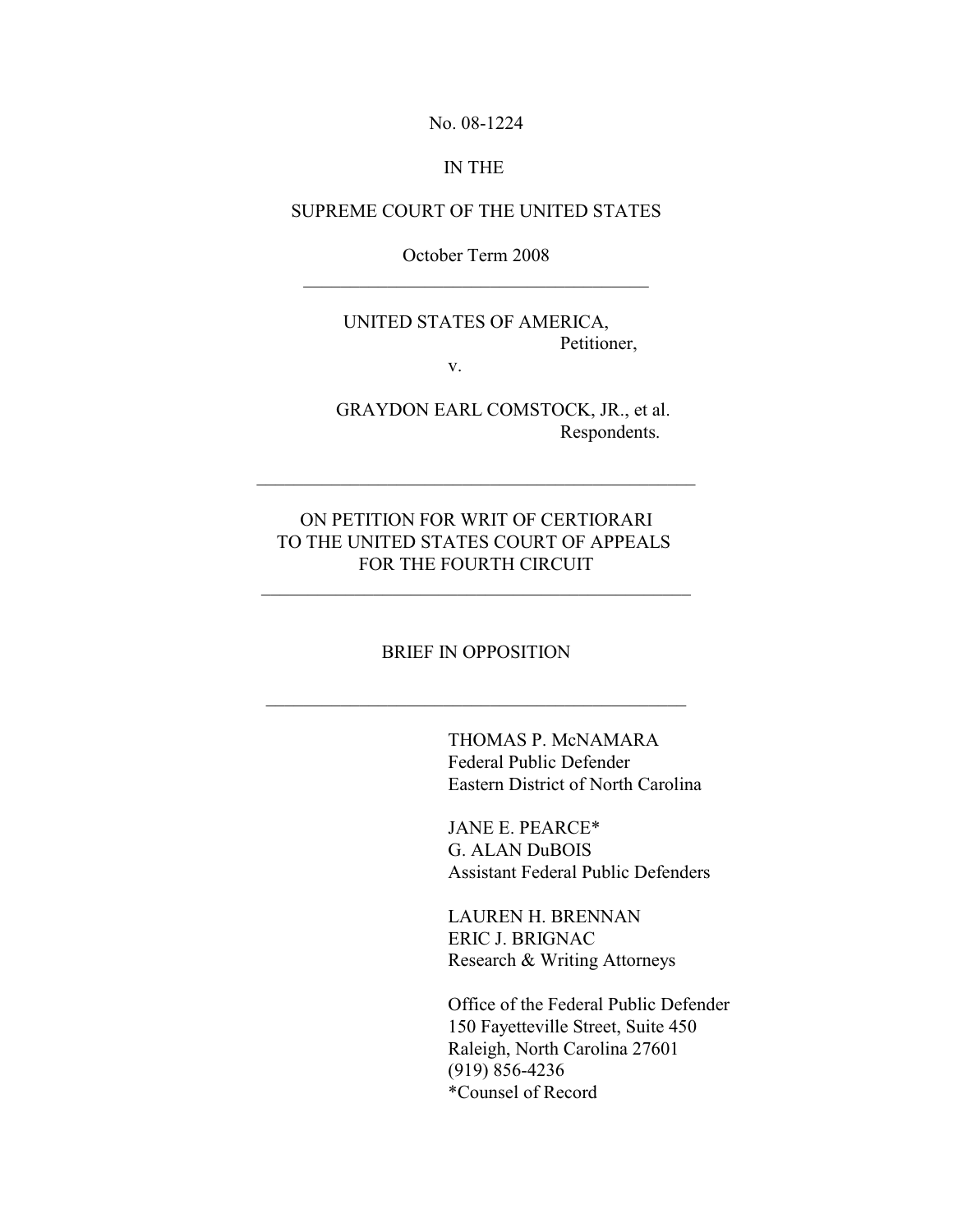# **QUESTIONS PRESENTED**

- 1. Whether Congress lacks the constitutional authority to establish an indefinite civil commitment program for any individual in Bureau of Prisons custody, for any reason, if that person is deemed to be "sexually dangerous."
- 2. Whether the Due Process Clause mandates the reasonable doubt standard for the factual determination required by 18 U.S.C. § 4248.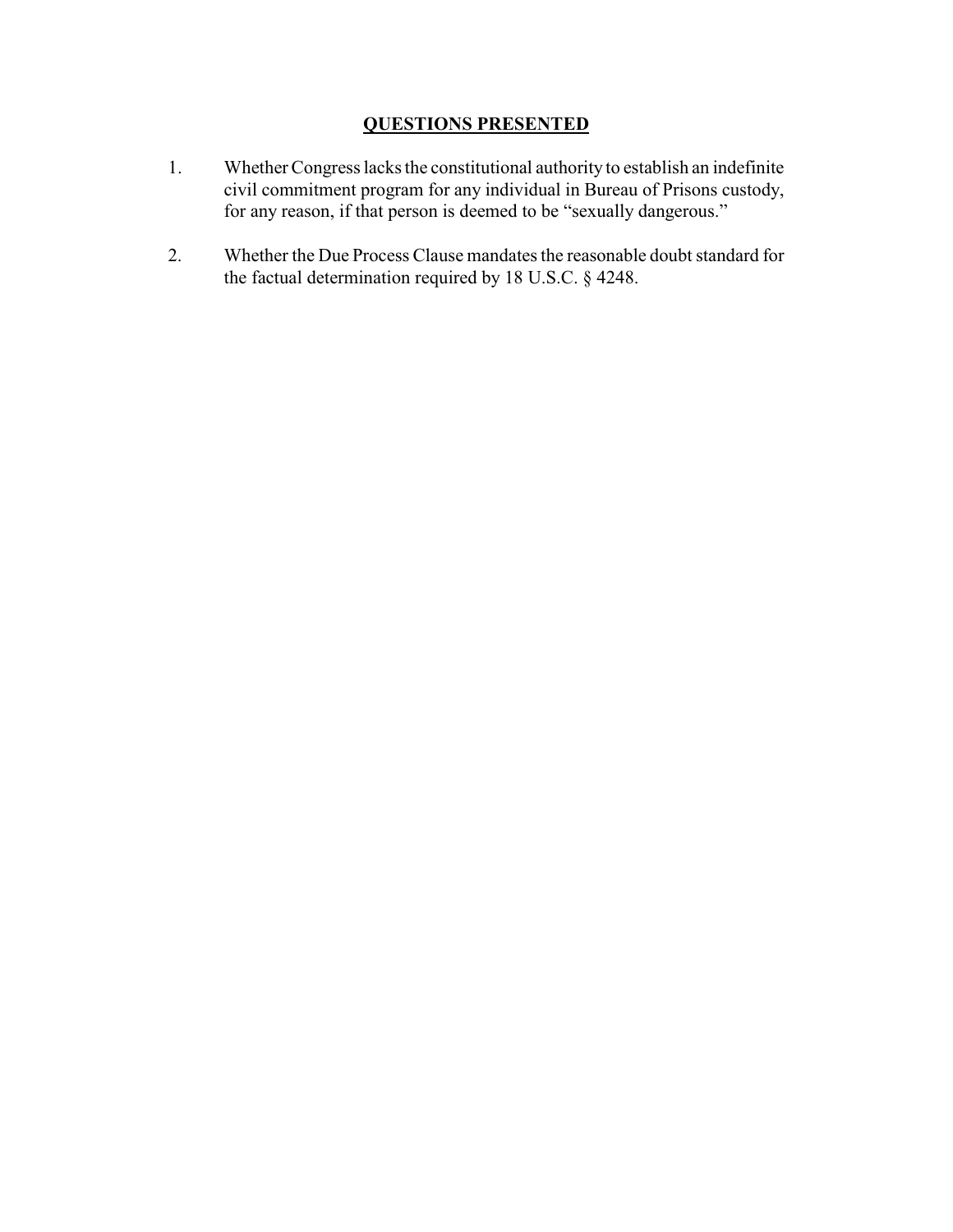# **TABLE OF CONTENTS**

| I.        | CERTIORARI REVIEW IS PREMATURE BECAUSE OTHER CIRCUITS<br>ARE ADJUDICATING ASPECTS OF 18 U.S.C. § 4248 THAT ADDRESS<br>THE EXTENT OF CONGRESS'S POWER TO ENACT THE STATUTE. 3 |                                                                                                                                                                                                  |  |
|-----------|------------------------------------------------------------------------------------------------------------------------------------------------------------------------------|--------------------------------------------------------------------------------------------------------------------------------------------------------------------------------------------------|--|
| $\prod$ . | THE CORRECT QUESTION IS WHETHER 18 U.S.C. § 4248 LIES                                                                                                                        |                                                                                                                                                                                                  |  |
| III.      | THE GOVERNMENT FAILS TO SHOW THE FOURTH CIRCUIT<br>DECIDED AN IMPORTANT FEDERAL QUESTION IN CONFLICT                                                                         |                                                                                                                                                                                                  |  |
|           | A.                                                                                                                                                                           | The government's reliance on the exercise of the Necessary and<br>Proper Clause fails to recognize that $\S$ 4248 operates as an independent                                                     |  |
|           | <b>B.</b>                                                                                                                                                                    | The Fourth Circuit properly applied this Court's decisions in<br>United States v. Lopez and United States v. Morrison to find<br>18 U.S.C. § 4248 exceeds the bounds of Congress's authority. 10 |  |
|           | C.                                                                                                                                                                           | The Fourth Circuit properly applied Greenwood v. United States.  13                                                                                                                              |  |
| IV.       |                                                                                                                                                                              | CERTIORARI REVIEW IS UNNECESSARY BECAUSE THE<br>DISTRICT COURT CORRECTLY HELD § 4248 VIOLATES                                                                                                    |  |
|           |                                                                                                                                                                              |                                                                                                                                                                                                  |  |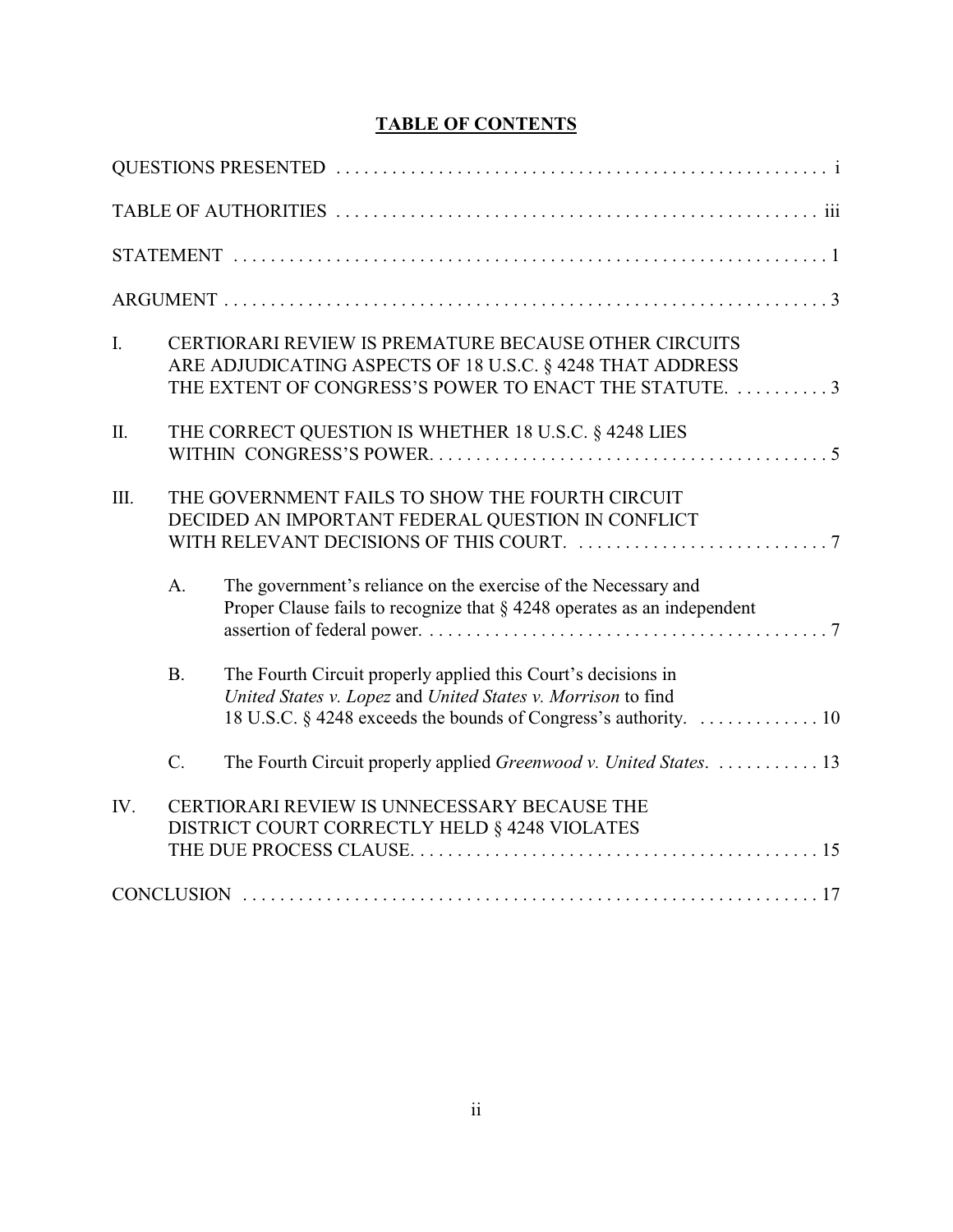# **TABLE OF AUTHORITIES**

# **CASES**

| Addington v. Texas,                          |
|----------------------------------------------|
| Greenwood v. United States,                  |
| Greenwood v. United States,                  |
| In Re: Winship,                              |
| Kinsella v. United States ex rel. Singleton, |
| Marbury v. Madison,                          |
| N.L.R.B. v. Jones and Laughlin Steel Corp.,  |
| United States v. Cohen,                      |
| United States v. Hernandez-Arenado,          |
| United States v. Lopez,                      |
| United States v. Morrison,                   |
| United States v. Shields,                    |
| United States v. Tom,                        |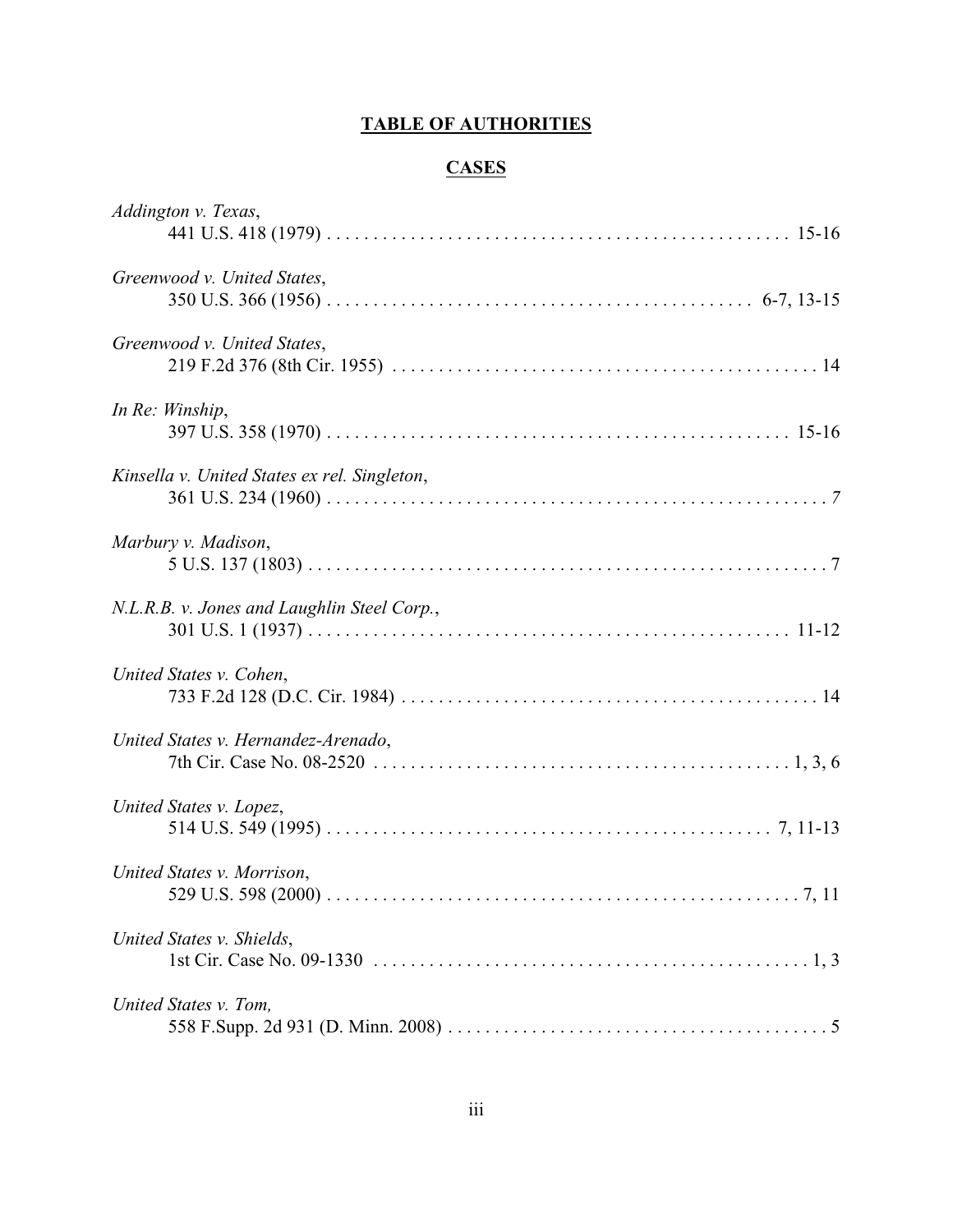*United States v. Tom*,

\_\_\_ F.3d \_\_\_, 2009 WL 1311612, 2009 U.S. App. LEXIS 10282 (8th Cir. 2009) . . 1-2, 5

### **CONSTITUTION, STATUTES AND RULES**

## **OTHER SOURCES**

| Adam Walsh Child Protection and Safety Act, |  |
|---------------------------------------------|--|
|                                             |  |
|                                             |  |

Brief for Government, *United States v. Lopez*, 514 U.S. 549 (1995) (No. 93-1260), *available at* 1994 WL 242541, LEXIS 1993 U.S. Briefs 1260. . . . . . . . . . . . . . . . . . . . 12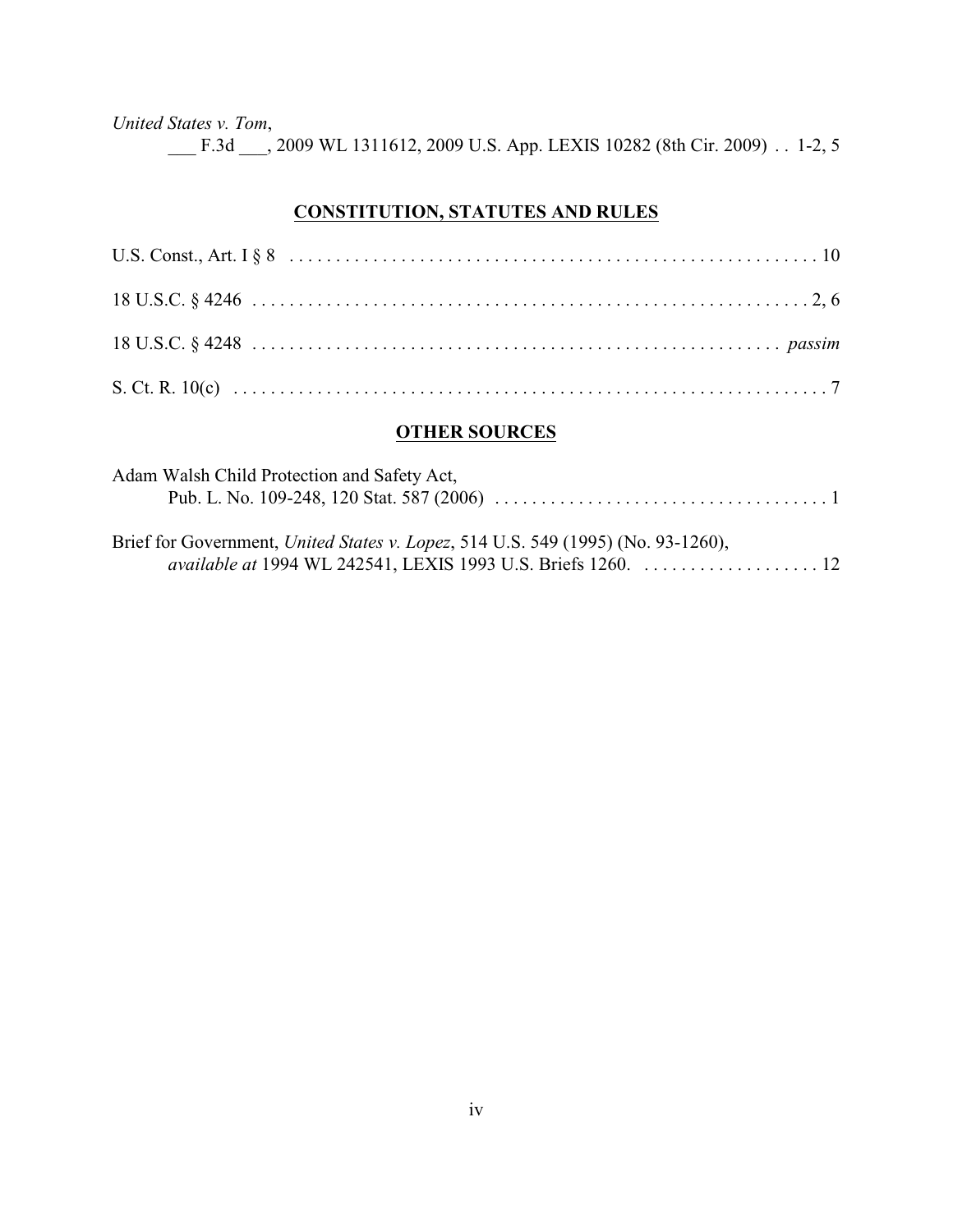#### **STATEMENT**

In July 2006, President George W. Bush signed the Adam Walsh Child Protection and Safety Act into law. Pub. L. No. 109-248, 120 Stat. 587 (2006). A component of the Act, codified at 18 U.S.C. § 4248, authorizes the federal government to seek indefinite commitment for those in Bureau of Prisons ("BOP") custody who are deemed to be "sexually dangerous persons." In September 2007, the district court in the Eastern District of North Carolina held § 4248 unconstitutional on two distinct grounds: (1) the federal government does not have the power to enact the law, and (2) section 4248 violates the Due Process Clause byimposing an unconstitutional burden of proof on the factual determination required for commitment. Pet. App. 24a. In its analysis, the district court addressed the government's argument invoking the Necessary and Proper Clause in support of Congress's power and concluded that § 4248 was not a valid exercise of that power. Pet. App. 52a-76a.

On January 8, 2009, the Fourth Circuit Court of Appeals affirmed the district court's holding that § 4248 exceeds Congress's power. The Fourth Circuit also considered and dismissed the government's argument that the Necessary and Proper Clause authorizes § 4248. Pet. App. 18a-20a. The Fourth Circuit expressly declined to address whether due process mandates the reasonable doubt standard for the factual determination. The government petitioned for rehearing en banc, but no judge of the Fourth Circuit called for a poll, and the petition for rehearing was denied. Pet. App. 96a.

As of this filing, other circuits are addressing various aspects of § 4248. *See United States v. Shields* (1st Cir. Case No. 09-1330); *United States v. Hernandez-Arenado* (7th Cir. Case No. 08- 2520); *United States v. Tom* (8th Cir. Case No. 08-2345). On May 13, 2009, an Eighth Circuit panel held § 4248 constitutional as a "responsible exercise of federal power over individuals subject to continuing federal jurisdiction through a period of supervised release following service of a federal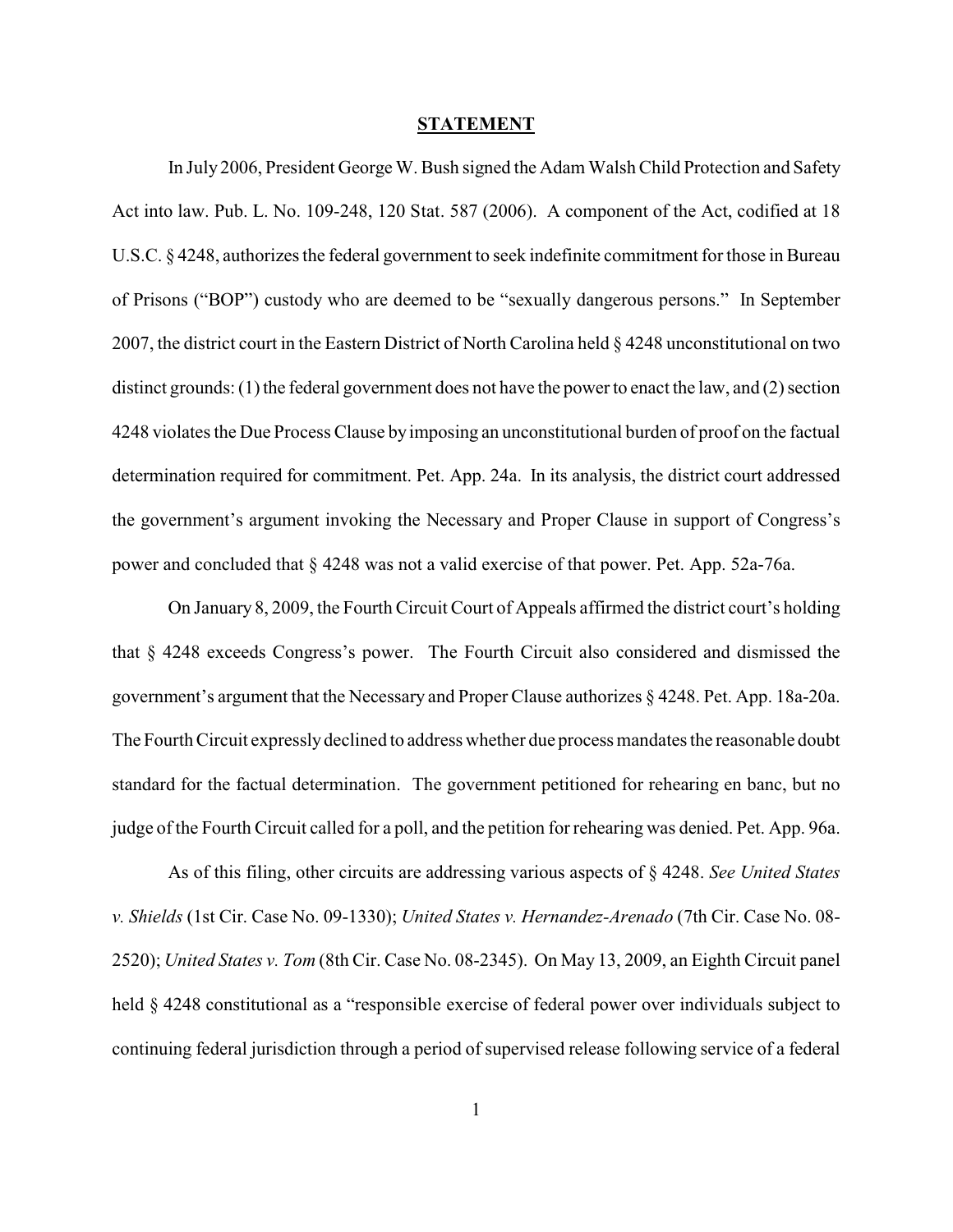sentence." *United States v. Tom*, F.3d , 2009 WL 1311612, at \*11, 2009 U.S. App. LEXIS 10282 at \*30 (8th Cir. 2009).

Section 4248 does not represent, as the government asserts, a mere amendment of and supplement to the general federal commitment scheme. Pet. Cert. 15. As a commitment scheme for sexually dangerous persons, § 4248 expands federal civil commitment into an area never before contemplated by the federal government, an area that has historically been the province of the states.

To date, 81 men have been certified as sexually dangerous persons under § 4248 in the Eastern District of North Carolina. Currently, 76 men remain incarcerated in the Eastern District of North Carolina under § 4248 certification; the vast majority are well past their BOP "release dates."

Respondents Comstock, Matherly, Revland and Vigil have been held in custody in a medium-security facility at FCI-Butner for over two years past their respective release dates. These four respondents have three-year terms of supervised release that remain to be served. As for Mr. Catron, after he was found not competent and not restorable, the government filed a "Certificate of Mental Disease or Defect and Dangerousness" under 18 U.S.C. § 4246. Two months later, the government withdrew the  $\S$  4246 certificate to certify him pursuant to  $\S$  4248. Throughout his § 4246 certification and during the initial period of his § 4248 certification, Mr. Catron was housed at the Federal Medical Center in Butner, North Carolina. Today, he remains incarcerated in the segregated housing unit of the FCI-Butner medium-security prison.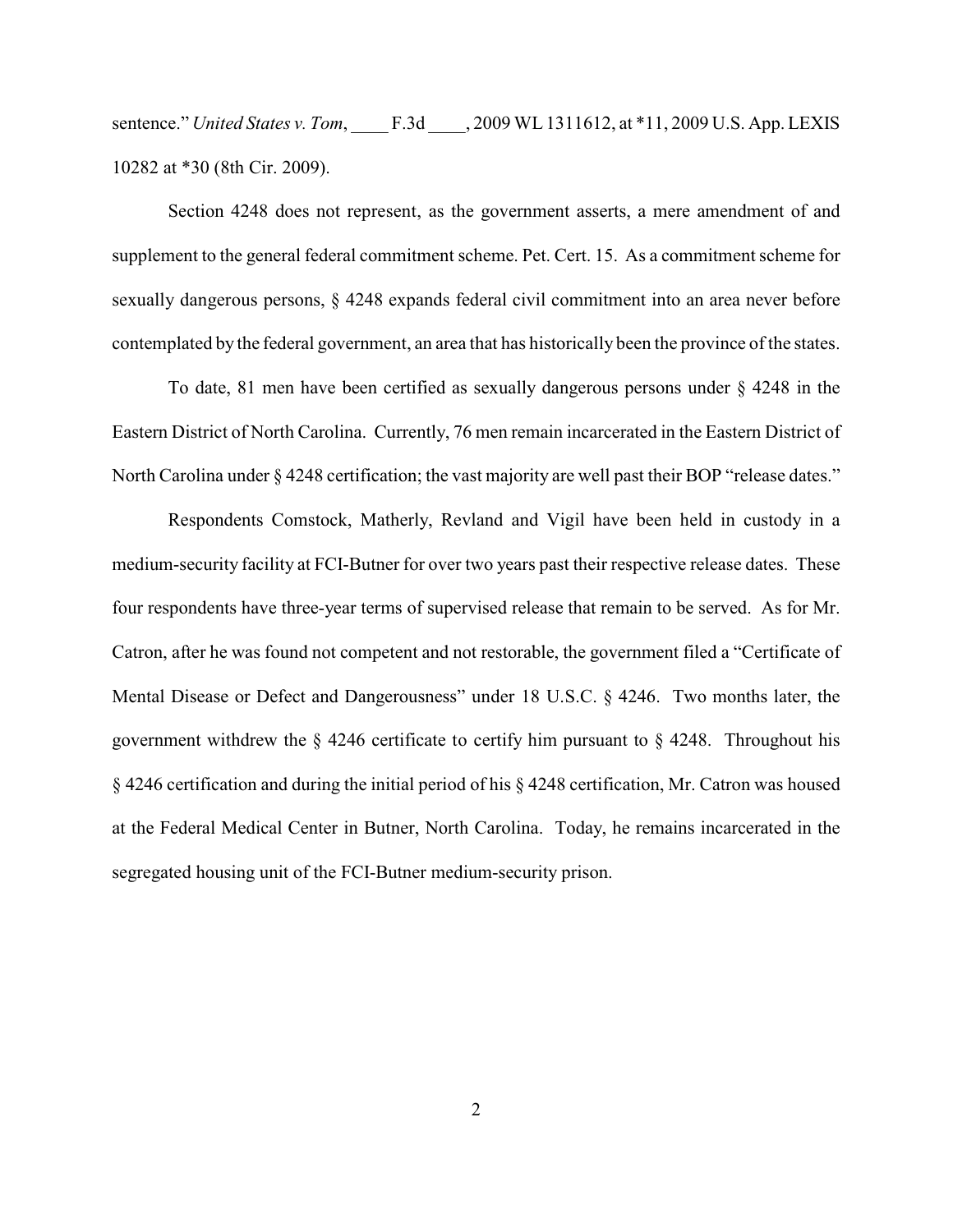#### **ARGUMENT**

# **I. CERTIORARI REVIEW IS PREMATURE BECAUSE OTHER CIRCUITS ARE CURRENTLY ADJUDICATING ASPECTS OF § 4248 THAT ADDRESS THE EXTENT OF CONGRESS'S POWER TO ENACT THE STATUTE.**

Contrary to the Government's view, this case is not the best vehicle for this Court to address the constitutionality of 18 U.S.C. § 4248. Although the Fourth Circuit declared § 4248 unconstitutional, its ruling covered a relatively narrow category of cases. The respondents in this case were either incarcerated for federal sex offenses, or in the case of Mr. Catron, charged with a federal sex offense but found incompetent. The Government seeks certiorari, however, to establish § 4248 jurisdiction over a far larger group of individuals. Section 4248 applies to individuals "in the custody of the Bureau of Prisons," and the government interprets this language broadly. In other circuits, it is seeking to apply § 4248 not just to individuals incarcerated for federal crimes, but also to individuals who are in Bureau of Prisons ("BOP") custody for reasons completely unrelated to the federal criminal justice system, and even to individuals who are not lawfully in BOP custody at all. For example, in *United States v. Hernandez-Arenado* (7th Cir. Case No. 08-2520), the Seventh Circuit is considering whether § 4248 commitment is proper for an immigration detainee who was lawfully in BOP custody for reasons unrelated to a federal criminal prosecution.<sup>1</sup> In *United States v. Shields* (1st Cir. Case No. 09-1330), the First Circuit is addressing, among other issues, whether an individual who is unlawfully in BOP custody is in "custody" for purposes of  $\S$  4248.<sup>2</sup>

<sup>&</sup>lt;sup>1</sup> In *United States v. Hernandez-Arenado*, the Seventh Circuit panel comprised of Circuit Judges Ripple, Rovner, and Evans heard oral argument on September 12, 2008. The Seventh Circuit has yet to issue an opinion.

<sup>&</sup>lt;sup>2</sup>In *United States v. Shields*, the First Circuit docketed the appellant's notice of appeal on March 19, 2009. The First Circuit has not yet issued a briefing order.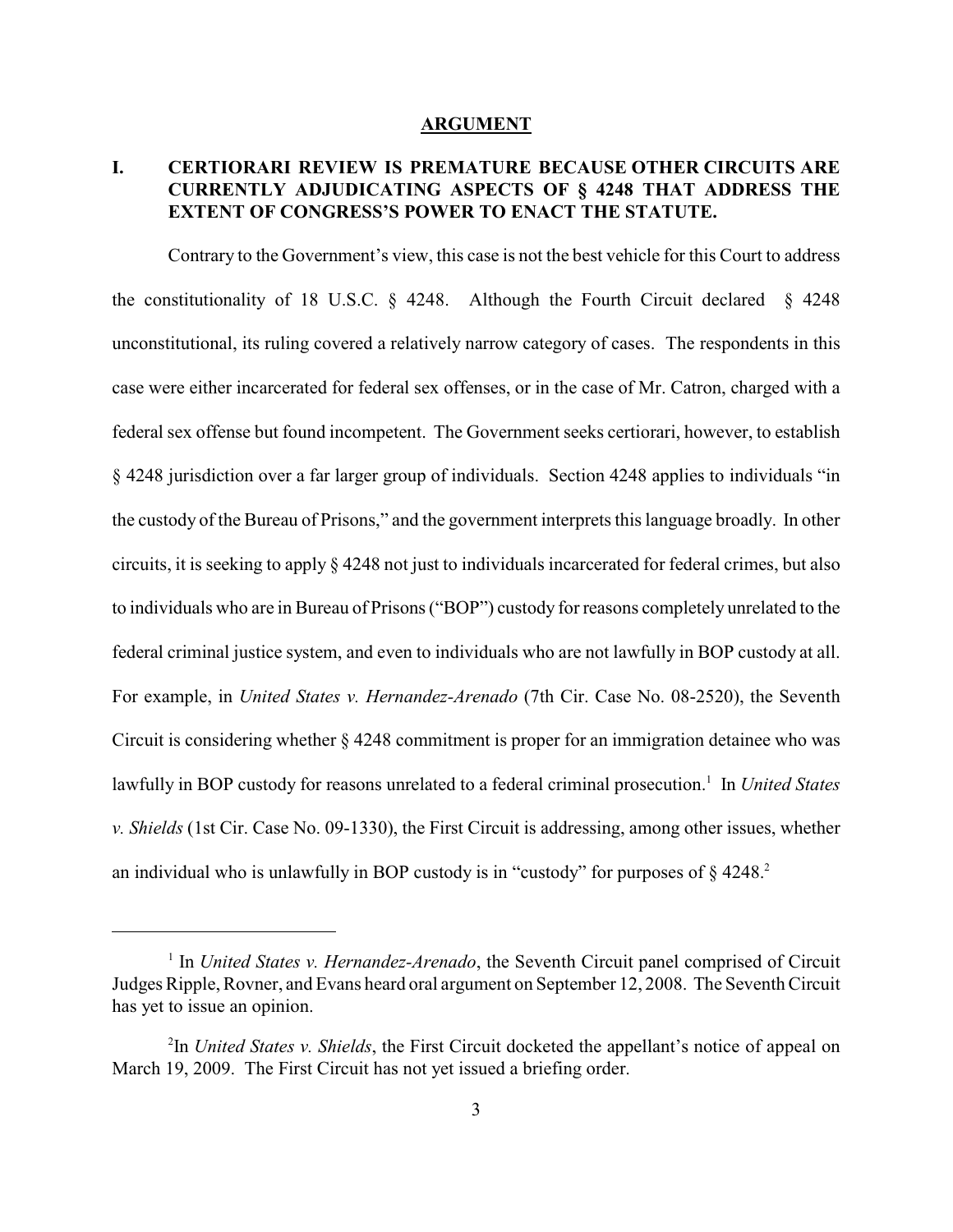Asthe Fourth Circuit recognized, these other litigations—by exploring the extent of § 4248's

reach—do not simply raise collateral issues; they directly implicate the constitutionality of the statute

in a way the present case does not:

We further note that the expansive view of "custody" that the Government itself has urged in other § 4248 cases belies its contention that § 4248 constitutes a limited, necessary extension of the federal penal system. For example, in *United States v. Shields*, the Government maintained that  $\S 4248$  requires only that a person is "in custody" of the Bureau of Prisons, not that this custody is lawful. *See* Government's Mem. in Opp'n to Mot. to Dismiss at 1-3, *United States v. Shields*, 522 F. Supp. 2d 317 (D. Mass. 2007). Similarly, in a case currently on appeal before the Seventh Circuit, the Government argues that § 4248 validly applies to persons whom the federal government has never convicted of a crime–a rationale that would extend § 4248's reach to material witnesses, civil contempt detainees, and individuals in immigration detention. See *United States v. Hernandez-Arenado*, No. 08-278, 2008 U.S. Dist. LEXIS 44988, 2008 WL 2373747, at \*3-5 (S.D. Ill.June 9, 2008). These arguments starkly conflict with the Government's attempt here to justify § 4248 as a narrow exercise of federal penal power.

Pet. App. 14a at n.7 (emphasis in original).

These pending cases address the heart of the question presented by this case: how far does § 4248 reach, and does that reach exceed the constitutional limits on Congress's power? By allowing these appeals to be litigated, this Court can ensure it avoids addressing the scope and constitutionality of § 4248 in a piecemeal fashion. The nuances and complexities of this statutory scheme—and how the government intends to operate it in practice—will be simplified through the crucible of circuit court adjudication. Waiting for these issues to run their course will conserve judicial resources.

Recently, in *United States v. Tom*, a panel of the Eighth Circuit held § 4248 constitutional as a "responsible exercise of federal power over individuals subject to continuing federal jurisdiction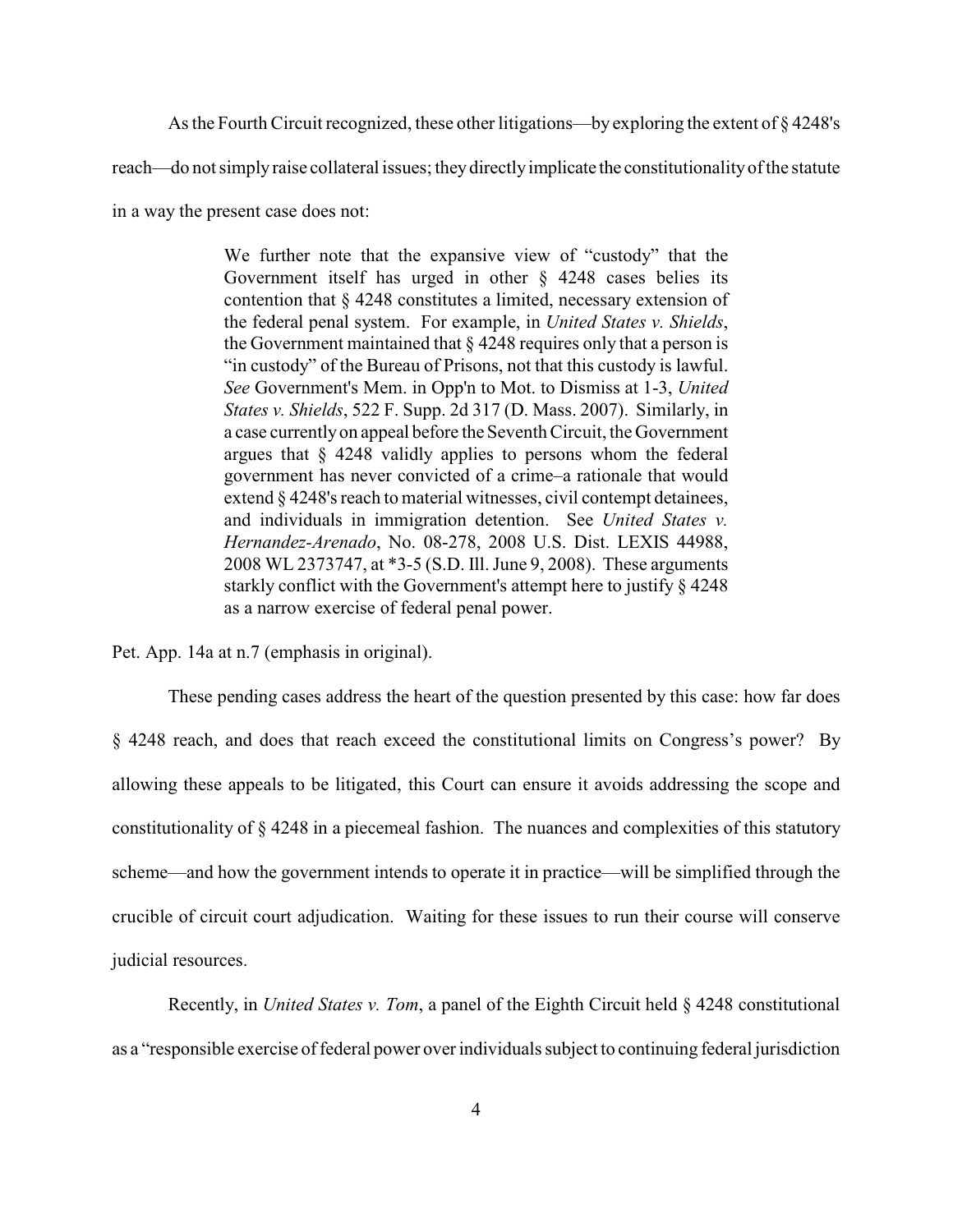through a period of supervised release following service of a federal sentence." Fed. 3d at  $\cdot$ , 2009 WL 1311612, at  $*11$ , 2009 U.S. App. LEXIS 10282 at  $*30<sup>3</sup>$ . This holding presents a question involving the interplay between a term of supervised release and § 4248 commitment. The Eighth Circuit panel decision relies, in part, on the existence of an unexpired term of supervised release to find federal power. The decision does not, however, indicate how § 4248 commitment affects the term of supervision, nor does it clarify whether the existence of supervised release at the time of certification can justify indefinite civil commitment.

The Eight Circuit panel opinion in *Tom* leaves unresolved Mr. Tom's other constitutional challenges to § 4248. Mr. Tom argued in the district court that "(1) neither the Constitution's Commerce Clause nor Necessary and Proper Clause authorized Congress to enact the statute, (2) the statute violates due process and equal protection, and (3) the statute is a criminal sanction requiring the Government to establish sexual dangerousness beyond a reasonable doubt." *United States v. Tom*, 558 F. Supp. 2d 931, 934 (D. Minn. 2008). Because the district court and the Eighth Circuit panel only addressed Mr. Tom's first argument, these additional constitutional challenges will need to be reviewed. In short, the *Tom* litigation at this stage raises as many questions as it answers and is far from complete. By denying certiorari review, this Court can wait for the lower courts to fully adjudicate the other constitutional issues in *Tom*.

# **II. THE CORRECT QUESTION IS WHETHER 18 U.S.C. § 4248 LIES WITHIN CONGRESS'S POWER.**

The proper question for this Court is whether the Fourth Circuit correctly held that Congress lacks the constitutional authority to establish an indefinite civil commitment program for any

<sup>&</sup>lt;sup>3</sup> Like the respondent in *Tom*, four of the five respondents in this case have terms of supervised release that remain to be served.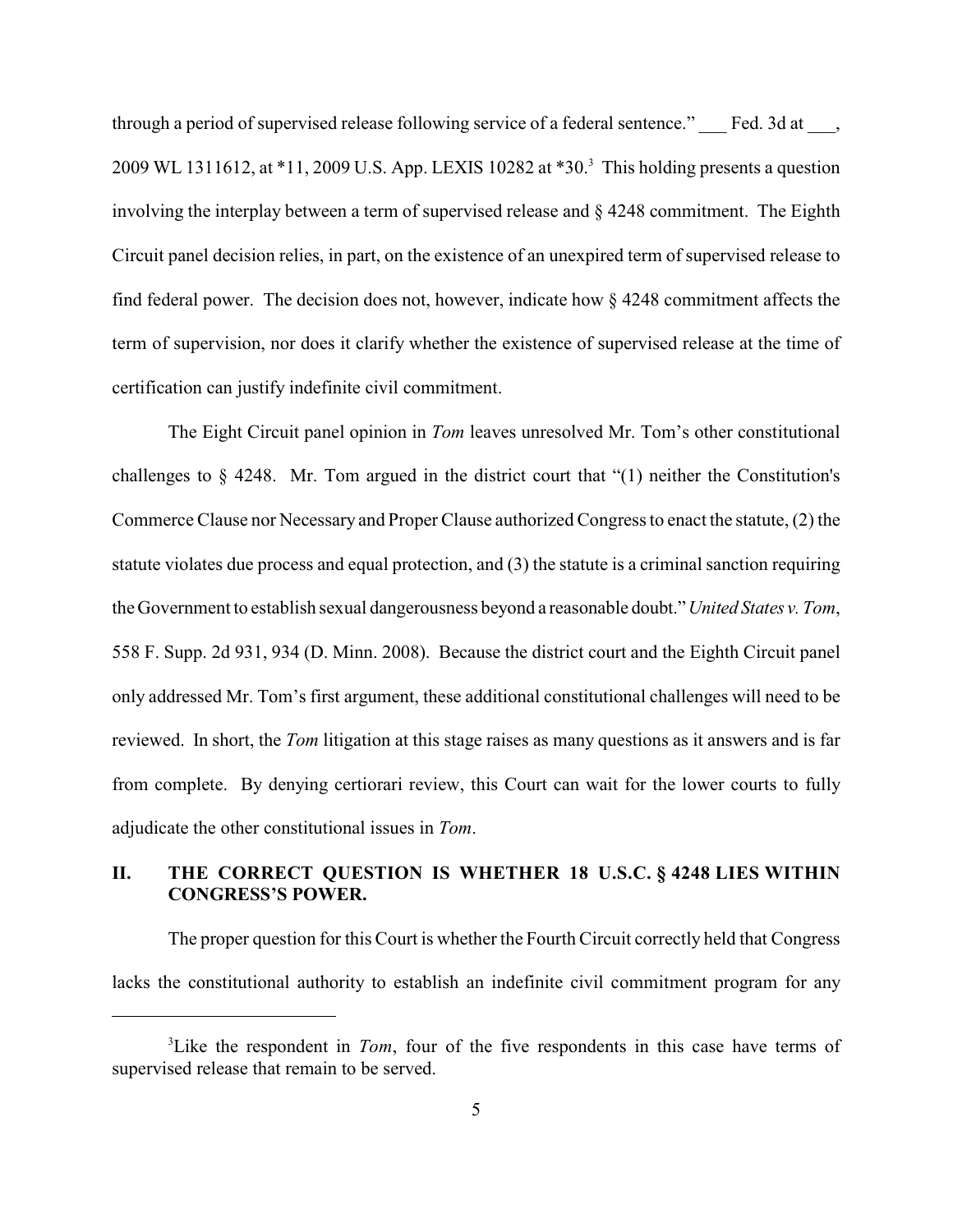individual in BOP custody deemed to be sexually dangerous. This is the question asked and answered by the district court and the Fourth Circuit. Both lower courts found this commitment program to be outside the scope of Congress's constitutional authority. Pet. App. 3a, 52a.

The government bifurcates the question presented by separating those persons in federal custody coming to the end of a federal criminal sentence from those found mentally incompetent to stand trial. Pet. Cert. (I). In the first category, the government narrows the plain language of the statute because § 4248 does not distinguish between those in BOP custody nearing the end of a federal criminal sentence and those in BOP custody for any other reason. Unlike 18 U.S.C. § 4246, which limits certification to hospitalized inmates nearing the end of their sentence, those found not competent, and those against whom all charges have been dismissed for mental health reasons, §4248 casts a wide net to find anyone in BOP custody for any reason eligible for § 4248 certification and commitment. *See Hernandez-Arenado*, (7th Cir. Case No. 08-2520);*see also* Pet. App. 66a-67a, 100a.

In the second category, and for the first time, the government's petition suggests separate relief for respondent Catron, who was found not competent and not restorable. Although the government asserts that the Fourth Circuit failed to bifurcate Catron's case in its analysis, the government overlooks its own failure to make that argument below. Pet. Cert. 29; Pet. App. 18a-19a at n.10. In its briefing to the Fourth Circuit, the government neglected to seek separate relief for respondent Catron; it simply referenced his status in the discussion of *Greenwood v. United States*, 350 U.S. 366 (1956), and it recognized that his case parallels that of the defendant in *Greenwood.* Pet. Cert. 30. The government should not have the opportunity to present to this Court the argument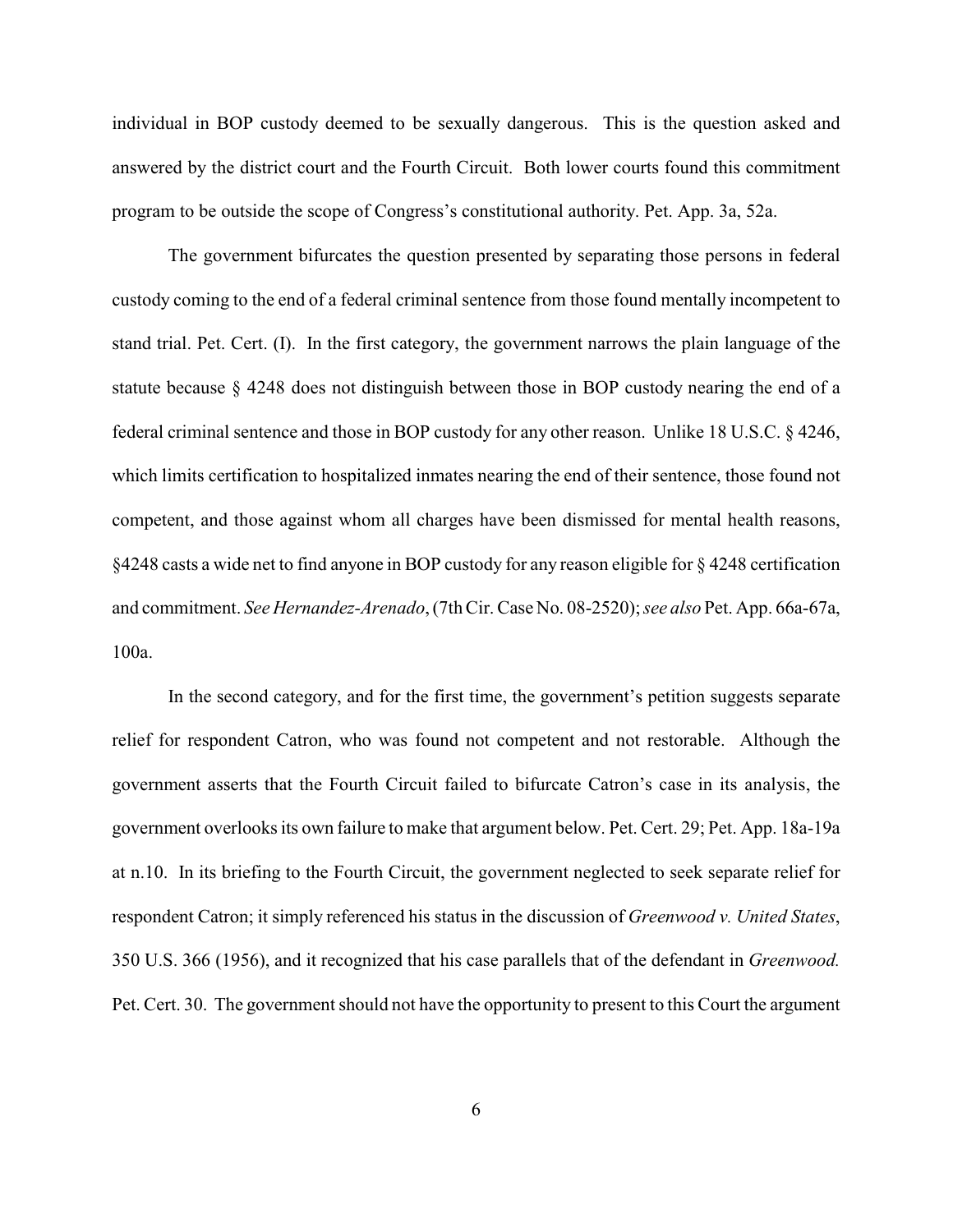that Mr. Catron deserves separate constitutional treatment after it declined to seek such relief in the Fourth Circuit.

### **III. THE GOVERNMENT FAILS TO SHOW THE FOURTH CIRCUIT DECIDED AN IMPORTANT FEDERAL QUESTION IN CONFLICT WITH RELEVANT DECISIONS OF THIS COURT.**

The government relies on Rule 10(c) of the Supreme Court Rules in seeking certiorari review. While the government argues this case presents an "important question," Rule 10(c) also requires that the question "has not been . . . settled by this Court, or [that the lower courts' decision] conflicts with relevant decisions of this court." Far from conflicting with these decisions, the Fourth Circuit decision embraces them. *See Greenwood v. United States,* 350 U.S. 366 (1956); *United States v. Lopez*, 514 U.S. 549 (1995); *United States v. Morrison*, 529 U.S. 598 (2000). Pet. App 9a-12a, 18a-20a.

### **A. The government's reliance on the Necessary and Proper Clause fails to recognize that § 4248 operates as an independent assertion of federal power.**

The government asserts that "Congress's judgment that the initiation of civil-commitment proceedings against a person already in federal custody is an appropriate—and therefore [a] necessary and proper—component of Congress's unquestioned power to enact criminal laws . . . " Pet. Cert. 14. Under the system of checks and balances established by the Constitution, however, it is not Congress that determines when its actions are appropriate, but the Judiciary that is tasked with that weighty duty. *Marbury v. Madison,* 5 U.S. 137, 177 (1803).

As held by this Court and recognized by the Fourth Circuit, "[the] Necessary and Proper Clause simply does not—in and of itself—create any Congressional power" Pet. App. 12a-13a. (citing *Kinsella v. United States ex rel. Singleton*, 361 U.S. 234, 247 (1960)). As a result, the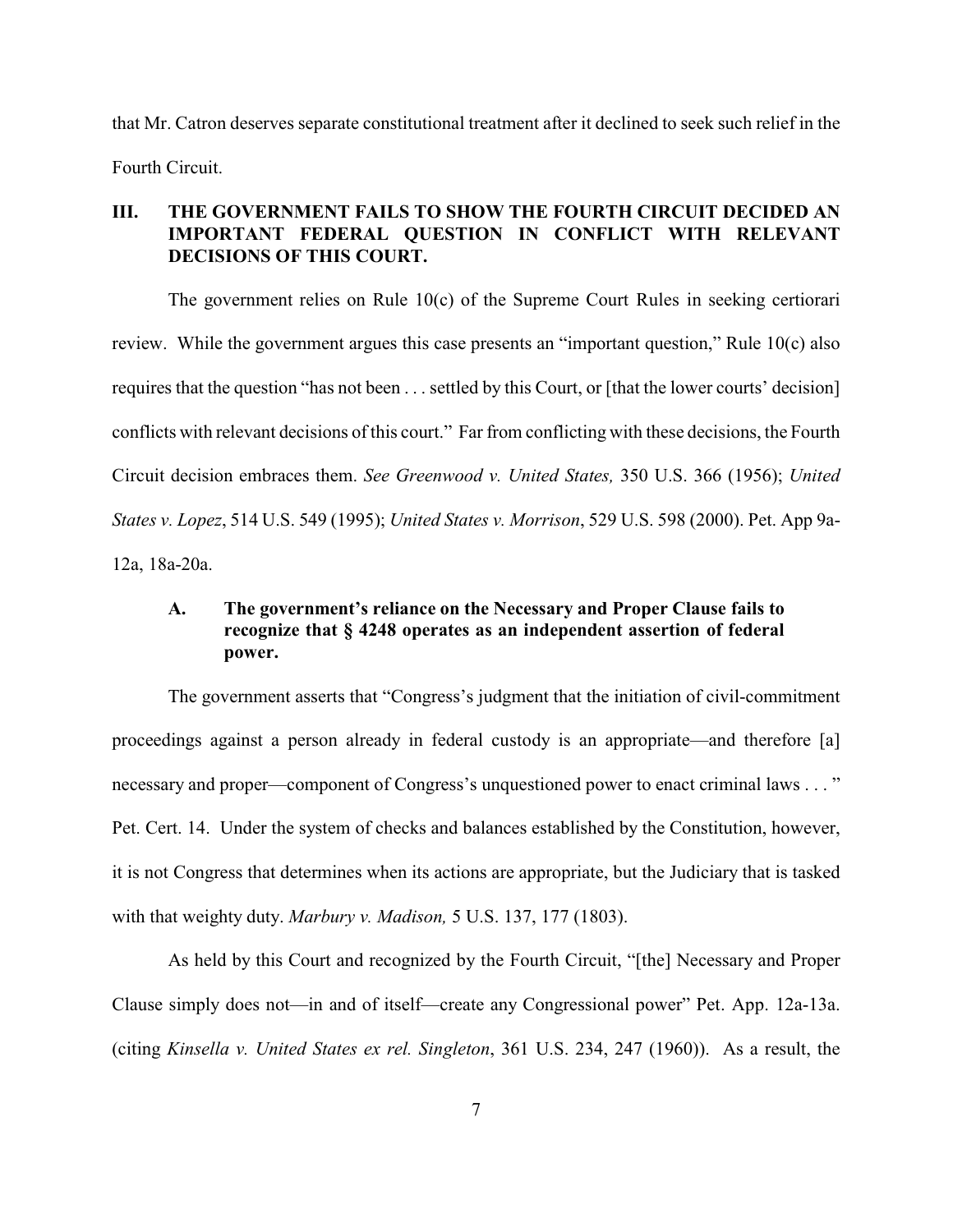government must tether its Necessary and Proper Clause argument for the constitutionality of § 4248 to an enumerated power.<sup>4</sup> Although § 4248 applies to **all** individuals "in the custody of the Bureau of Prisons," the government argues in this petition that § 4248 necessarily and properly derives from the power that placed the individual in BOP custody in the first place—the power to criminalize certain behaviors.

Specifically, the government argues that  $\frac{1}{2}$  4248 "is a rational incident to the government's undisputed authority under Congress's Article I powers to enact criminal laws, provide for the operation of a penal system, and assume for the United States custodial responsibilities for its prisoners." Pet. Cert. 18. The argument that § 4248 commitment is a necessary and proper "component" of the power to enact criminal laws falls for two reasons.<sup>5</sup> First, it does not accord either with the text of § 4248 or with how the government intends to enforce § 4248 in practice. Second, whatever custodial authority Congress has over an individual based on his presence in BOP custody necessarily ends when that individual's lawful presence in BOP custody ends—such as at the expiration of his term of imprisonment.

<sup>&</sup>lt;sup>4</sup>In the district court and in the Fourth Circuit, the government "barely mentione[d]" the Commerce Clause (or any other enumerated power), contending that "the Necessary and Proper Clause, standing alone" provided the constitutional authority to enact § 4248. Pet. App. 9a n.5, 12a, 32a-33a. When pressed by those courts, however, the government acknowledged that § 4248 must flow from an enumerated power. Pet. App. 9a n.5, 32a at n.5.

<sup>&</sup>lt;sup>5</sup>In the district court and the Fourth Circuit, respondents argued that  $\S$  4248 operates as a criminal punishment that violates the Double JeopardyClause, the Ex Post Facto Clause, the Eighth Amendment prohibition against cruel and unusual punishment and the Sixth Amendment right to a jury trial. The government's argument that § 4248 lies within Congress's power because it is a component of federal criminal law suggests that § 4248 actually operates as a criminal punishment dressed in "civil" clothing. Assuch, the government's argument in support of certiorari raises a host of complicated constitutional issues better adjudicated initially by the lower courts.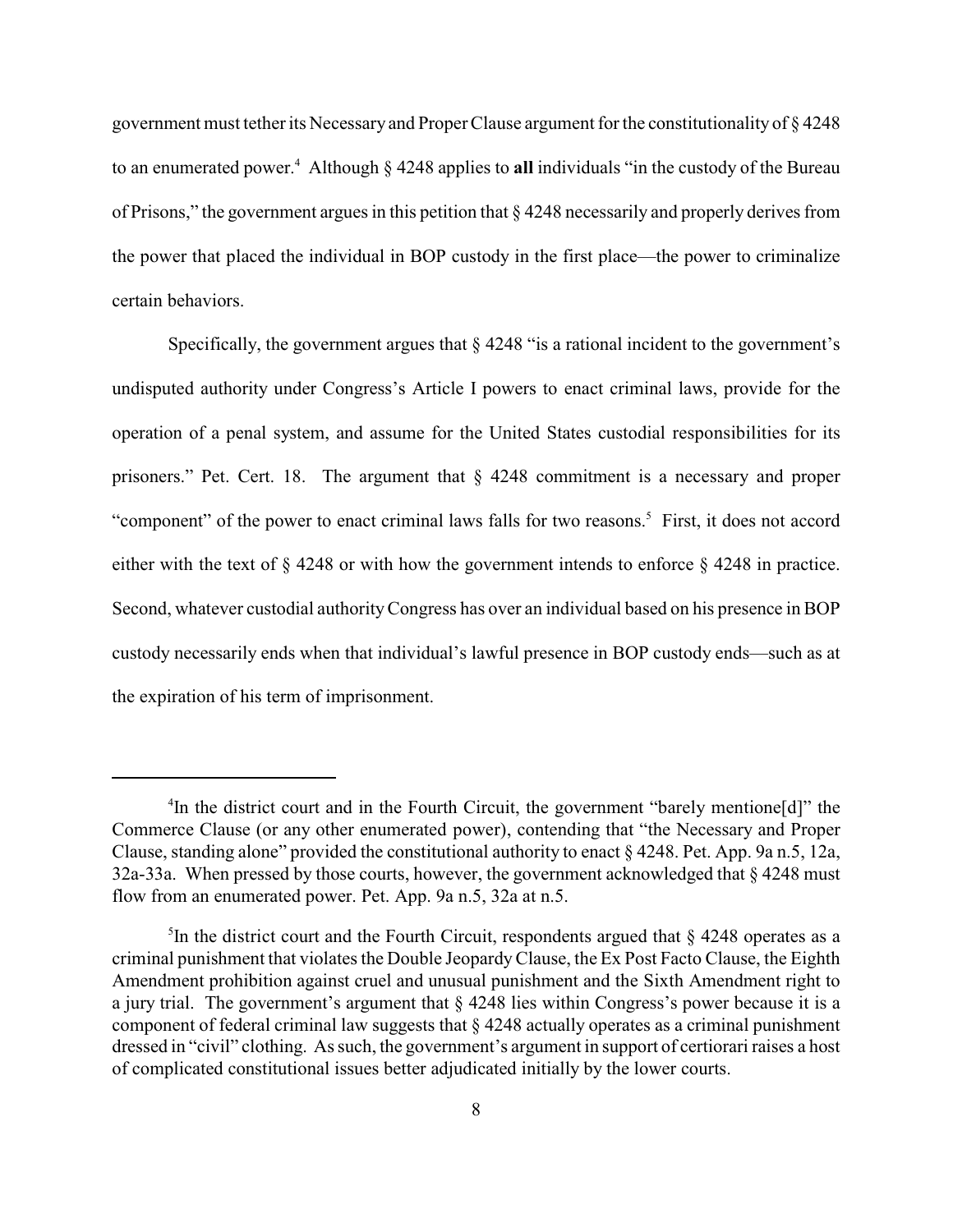As an initial matter, the plain language of § 4248 undercuts the government's argument that commitment is a "component" of Congress's power to enact criminal laws pursuant to its enumerated powers. The statute does not require any connection to criminal prosecution. As the government has argued, certification and commitment under § 4248 extends broadly to reach any individual in BOP custody for **any** reason. Pet. App. 14a n.7. And, as the Fourth Circuit observed, the government's arguments in other § 4248 litigation implies that § 4248 could reach an array of individuals who have no connection to the criminal justice system, including material witnesses, civil contempt detainees, and immigration detainees. *Id*. In short, the plain language of § 4248 itself, the Fourth Circuit's decision, and the government's own arguments in other cases, all recognize that  $\S$ 4248 expands federal power outside of the criminal context.<sup>6</sup>

Second, § 4248 authorizes the indefinite commitment of an individual as long as that person is in BOP custody at the time of certification. Physical presence in the BOP, in other words, authorizes the government to institute new proceedings that extend federal power over an individual beyond that authorized by whatever proceedings resulted in the original custody. As the district court observed,

> preventing a prisoner from engaging in certain conduct while he is in federal custody serving a federal sentence or on federal supervised release is a different thing all together from preventing a person who is a federal prisoner from possibly engaging in certain conduct in the future after the expiration of his sentence that Congress does not have the authority to regulate. The fact of legitimate custody might be a sufficient basis for the exercise of control over an individual's conduct during the period of custody (including a period of supervised release)–but it does not establish Congressional authority

 $6$ As discussed in Section I of this Brief in Opposition, these other cases are currently being adjudicated by other circuits. The opinions of these other circuits will provide this Court with a better vehicle to address the comprehensive scope of § 4248.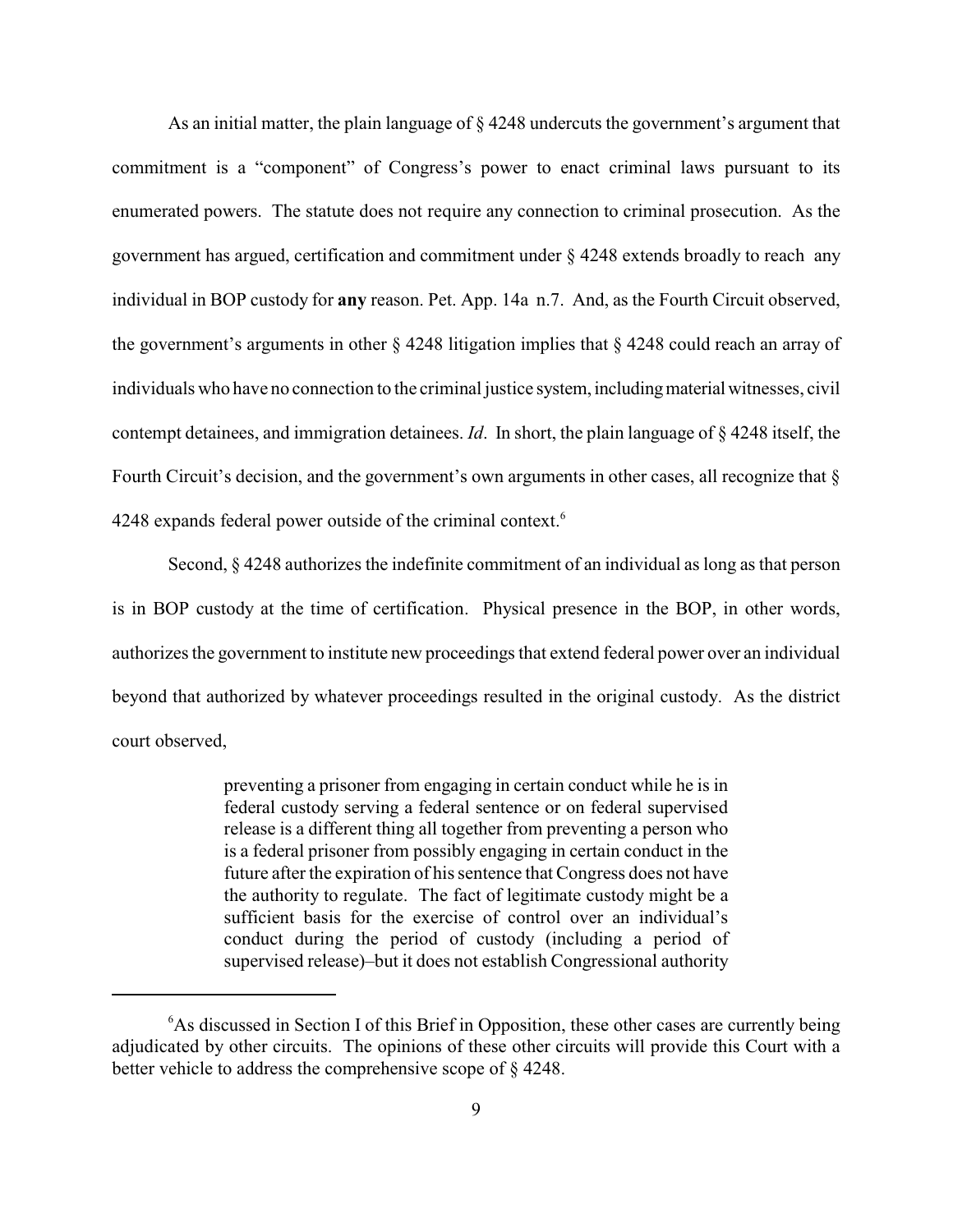to provide for the commitment of a person *after* a person has completed a sentence for a federal crime, i.e., when the power to prosecute federal offenses is exhausted, when that person has not committed any misconduct while in custody, and where there has been no showing that the person is likely to engage in conduct that Congress, as opposed to the states, actually has the authority to criminalize. The fact of federal custody, standing alone, shorn of the power to prosecute that was the linchpin of the *Greenwood* decision, does not render the § 4248 commitment scheme a "proper" exercise of Congressional power.

Pet. App. 75a-76a (emphasis in original). Section 4248 does not represent a mere exercise of valid federal authority; rather, it operates as an independent assertion of additional federal power, initiated by its own certification and commitment scheme, and temporally and causally distinct from the enumerated federal power that placed an individual in BOP custody.

# **B. The Fourth Circuit properly applied this Court's decisions in** *United States v. Lopez* **and** *United States v. Morrison* **to find 18 U.S.C. § 4248 exceeds the bounds of Congress's authority.**

The government argues that § 4248 necessarily and properly derives from the government's criminal powers, and acknowledges the Commerce Clause represents the enumerated power from which the majority of federal criminal statutes derive. Pet. App. 9a n.5. The government's argument overlooks, however, that the federal government "enact[s] criminal laws," not as a matter of general right, but in a manner constitutionally limited by the derivative nature of the federal criminal statutes themselves. One must view the power that the government claims—the power to run a penal system—not as a general police power with a panoply of incident powers such as those exercised by the states, but through the filter of the enumerated powers upon which the criminal statutes themselves are based, i.e., the power "[t]o regulate commerce with foreign nations, and among the several states, and with the Indian tribes." U.S. Const. Art. I § 8.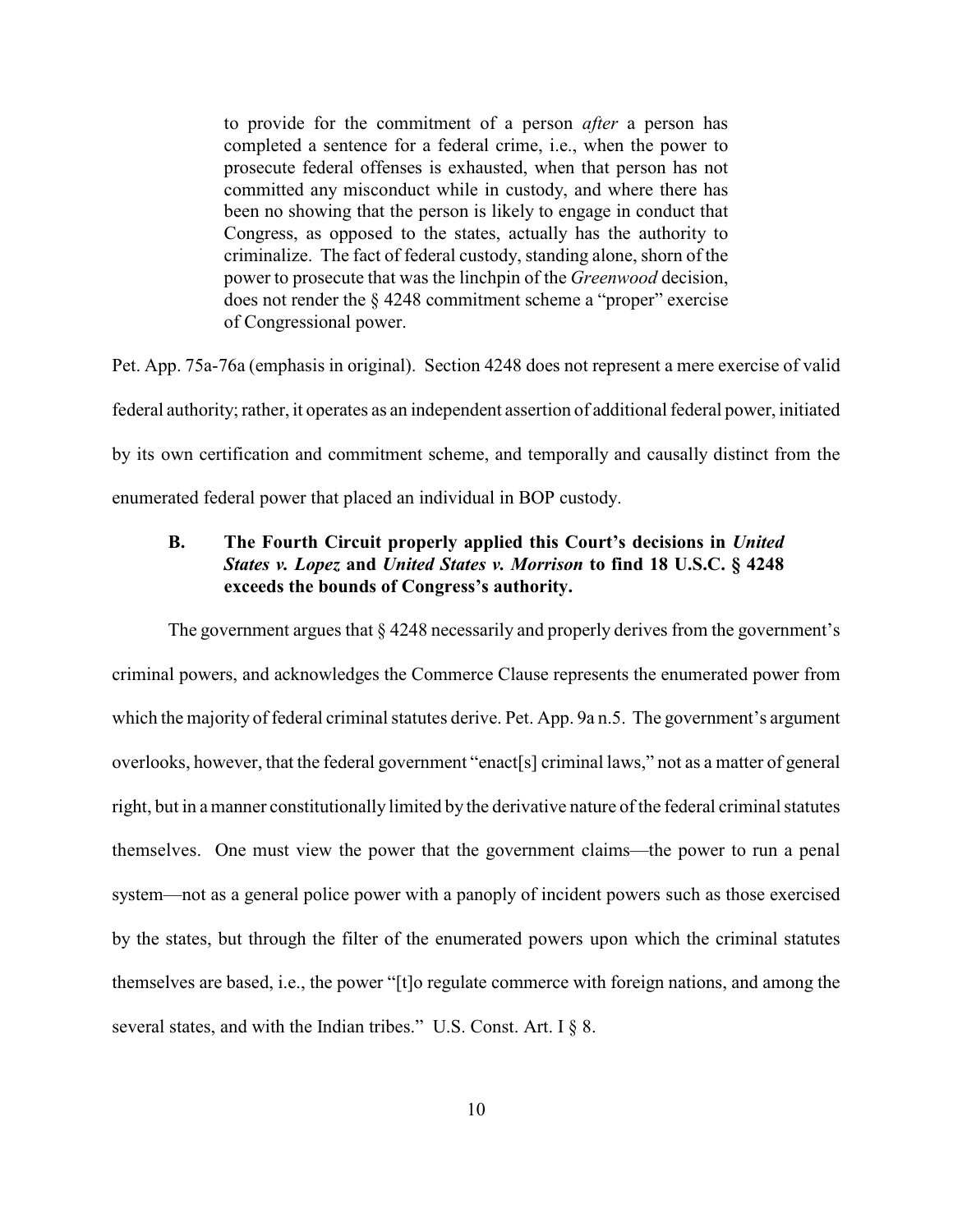Through this filter, the tenuous nature of the government's petition becomes apparent. The government's petition requires this Court to hold that regulating commerce between the several states necessarily and properly allows the BOP to indefinitely detain anyone it deems to be sexually dangerous. This contention cannot stand because it requires the government to pile inference upon inference and leads to a "general police power of the sort retained by the States." *Lopez*, 514 U.S. at 567-68.

The Fourth Circuit properly engaged this Court's Commerce Clause analysis, determining that § 4248, "like the statutes at issue in *Lopez* and *Morrison*, . . . contains no jurisdictional requirement limiting it to commercial or interstate activities. Nor does . . . [it] target the channels of interstate commerce or persons and things in interstate commerce. Therefore [it can only be upheld] if it regulates activities which 'substantially affect' interstate commerce." Pet. App. 10a. Upon making this determination, the Fourth Circuit looked to this Court's analysis of the Violence Against Women Act, which was the subject of *Morrison*, and determined that it "foreclosed any . . . argument" that § 4248 regulated an activity that substantially affects interstate commerce. Pet. App. 10a. In reaching its conclusion, the Fourth Circuit cited *Morrison*'s finding that, "the regulation and punishment of intrastate violence . . . has always been the province of the States. Indeed, we can think of no better example of the police power, which the Founders denied the National Government and reposed in the States, than the suppression of violent crime and vindication of its victims." *Morrison*, 529 U.S. at 618-19.

The federal government is one of prescribed, limited, enumerated powers. As stated by this Court in *N.L.R.B v. Jones & Laughlin Steel Corp*., 301 U.S. 1 (1937), and emphasized by the district court and court of appeals below, the power of the federal government "must be considered in light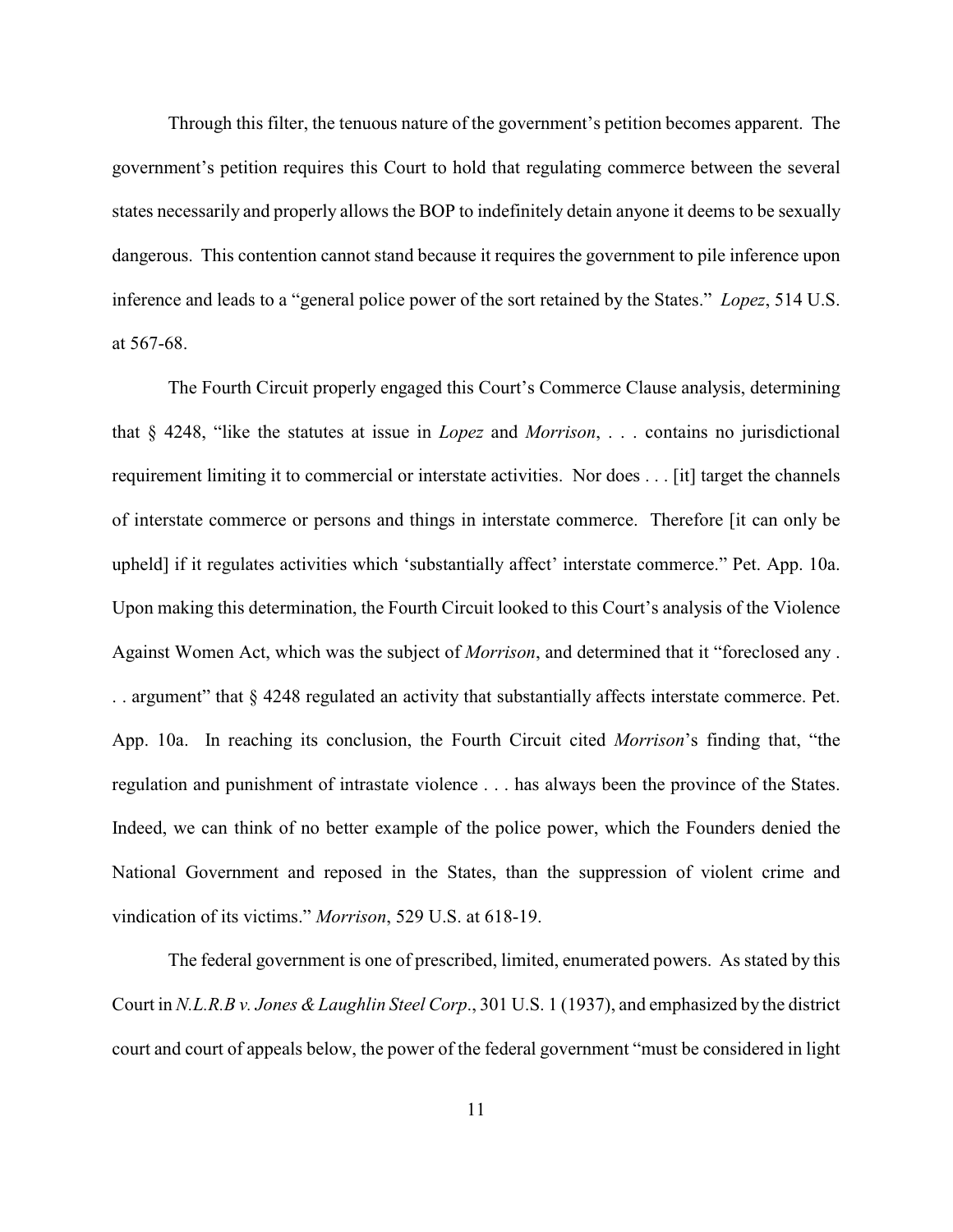of our dual system of government and may not be extended so as to embrace effects upon interstate commerce so indirect and remote that to embrace them, in view of our complex society, would effectually obliterate the distinction between what is national and what is local and create a completely centralized government." *Id.* at 37. Concern about the extension and attenuation of federal power arises not onlywhen Congress exercises an enumerated power, such as the Commerce Clause, but also when the Necessary and Proper Clause purportedly provides authority for a particular law. Absent this interpretation, any attempt to cabin Congress to its constitutional role would be futile as Congress could simply raise the Necessary and Proper Clause as a cure.

The connection between the enumerated powers that allow Congress to enact criminal laws and the institution of an independent civil commitment scheme for any person in BOP custody presents the weakest link in the inferential chain between the Constitution and civil commitment under § 4248. This Court's precedents do not allow the government to merely acknowledge a connection between enumerated powers and the federal criminal justice system and then move on. Pet. Cert. 17. The government cannot glide over this essential step in the analysis; it must fully engage the question asked and answered by the district court and the Fourth Circuit: does § 4248 commitment require this Court to pile inference upon inference in such a way that it leads to a general federal police power? *Lopez*, 514 U.S. at 567-68.7

 $^7$ *Lopez*, in addition to providing the necessary understanding of the limits of Congress's Commerce Clause authority, also addresses the application of the Necessary and Proper Clause. Specifically, the government in *Lopez* presented, and this Court considered and rejected, the assertion that "evidence adduced and findings made in the course of . . . prior legislative proceedings make clear that the Gun-Free School Zones Act is a permissible exercise of Congress's power under the Commerce Clause, as well as a law '*necessary and proper for carrying into Execution*' that power." Brief for Government at 44, *United States v. Lopez*, 514 U.S. 549 (1995) (No. 93-1260), *available at* 1994 WL 242541, LEXIS 1993 U.S. Briefs 1260 (emphasis added).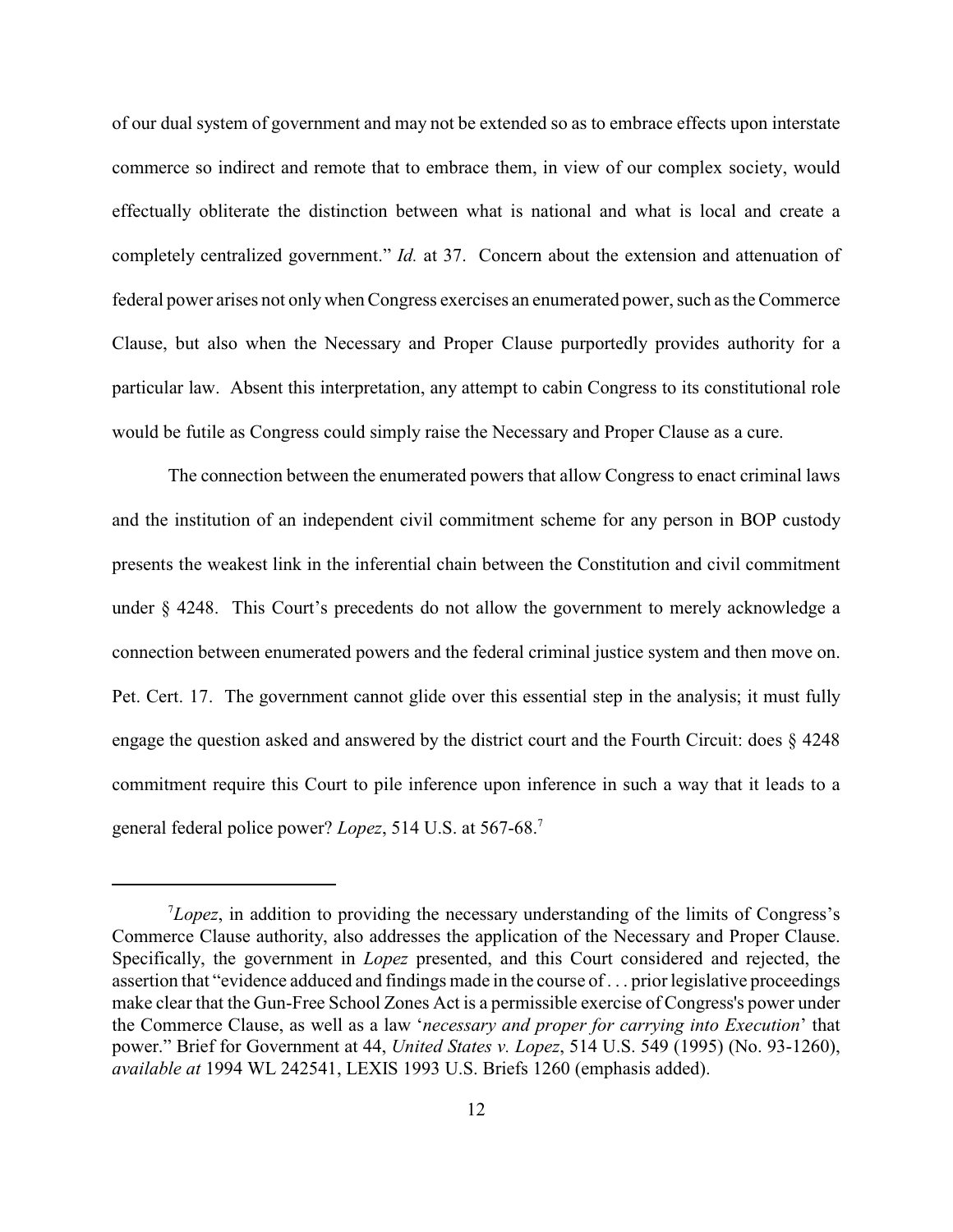#### **C. The Fourth Circuit correctly applied** *Greenwood v. United States***.**

The Fourth Circuit found the government's attempt to stretch the holding in *Greenwood* off the mark. Pet. App. 18a. When the *Greenwood* Court addressed the constitutionality of federal civil commitment, it relied on specific factors to find the civil commitment scheme in place at that time constitutional: (1) the defendant was mentally incompetent; (2) his release would endanger the interests of the United States;<sup>8</sup> and (3) the federal power to prosecute was not exhausted. *Greenwood*, 350 U.S at 375. In its discussion, the *Greenwood* Court also recognized the general preference for state custody for those who are mentally disabled. *Id.* at 374. Pertinent to the instant case, the *Greenwood* Court was careful to recognize the limits of its holding: "We reach the narrow constitutional issue raised by commitment in the circumstances of this case. The petitioner came legally into the custody of the United States. The power that put him into such custody—the power to prosecute for federal offenses—is not exhausted." *Id.* at 375. Even though there was little likelihood Mr. Greenwood would recover, the Court stated: "We cannot say that federal authority to prosecute has now been irretrievably frustrated." *Id.*

In its petition, the government ignores *Greenwood*'s narrow reasoning, anchored by the unexhausted "power to prosecute," to assert that governmental authority over Mr. Greenwood stems not from the power to prosecute but from the lawfulness of his custody. Overlooking how Mr. Greenwood came into federal custody in the first place, the government insists the federal authority of his commitment did not depend on the government's ability to prosecute him but rather relied on

 ${}^{8}$ Greenwood contains an essential distinction from  $\S$  4248—a specific reference to federal interests. *See Greenwood*, 350 U.S. at 375. Section 4248 contains no such specific connection to a federal interest. This language is not mere surplusage, but provides an essential jurisdictional nexus present in *Greenwood* and lacking from § 4248. *See Lopez*, 514 U.S. at 562 (noting the importance of an "express jurisdictional element" in a statute when conducting federalism analysis).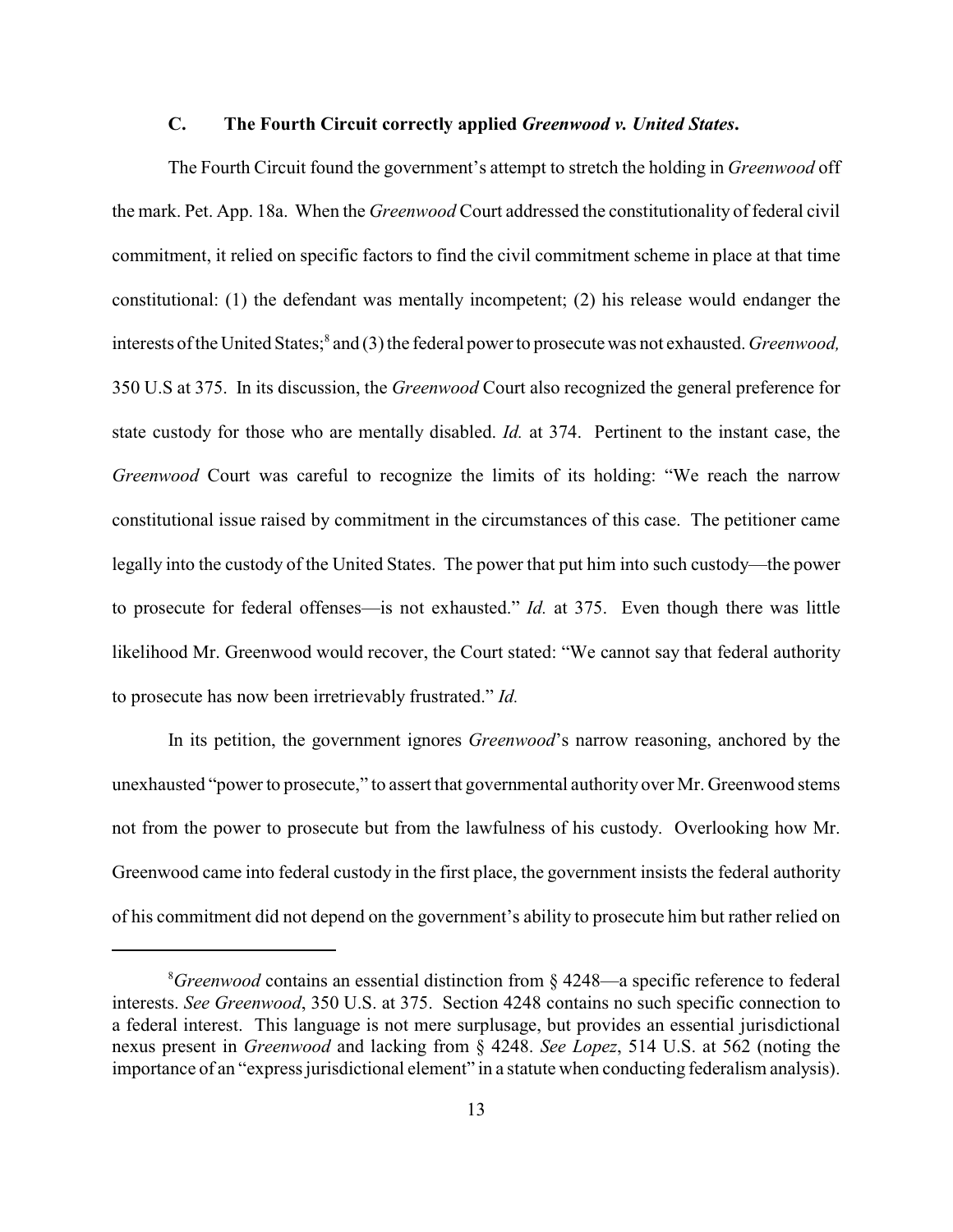the primary purpose of commitment statutes. Pet. Cert. 23. This reasoning ignores what occurred in *Greenwood—*without the pending indictment, the federal government was simply without authority to re-arrest Mr. Greenwood. *Greenwood*, 350 U.S. at 372, 375. As the Fourth Circuit stated, "*Greenwood* simply upholds a statute that permits the federal civil commitment of a person charged with federal crimes *but found incompetent to stand trial.*" Pet. App. 18a (emphasis in <sup>9</sup> original) (citing *Greenwood*).

Seeking to bolster its custodial argument, and relying on dicta from the circuit court opinion in *Greenwood*, the government next argues that civil commitment justifies doing whatever is necessary to protect the public. Because the "primary purpose of the commitment statutes is not to facilitate prosecution but to protect the public and provide care to the person over whom the federal government already has lawfully exercised control . . . ," the government has the "undoubted right" to do whatever can be done to protect society. Pet. Cert. 23-24 (citing *Greenwood v. United States*, 219 F.2d 376, 387 (8th Cir. 1955)). Again, the government misses the point. Choosing to ignore that Mr. Greenwood was never prosecuted nor convicted, the government expands the lower court decision to glean a generalized right to protect society. From this generalized right, the government argues for the validity of post-conviction commitment by finding that *Greenwood* superimposes a Congressional power over those "who have not only been indicted but also convicted of federal crimes." Pet. Cert. 24. The government goes too far; this extrapolation of *Greenwood* is simply not available because the *Greenwood* Court never considered the constitutional validity of post-

 $9$ In addition to the Fourth Circuit, the Court of Appeals for the District of Columbia Circuit has recognized the limits of *Greenwood*, noting that the question of "whether Congress has the constitutional authority to provide for a nationwide federal commitment procedure" was "raised but not resolved" by *Greenwood. United States v. Cohen*, 733 F.2d 128, 137 & n.15 (D.C. Cir. 1984).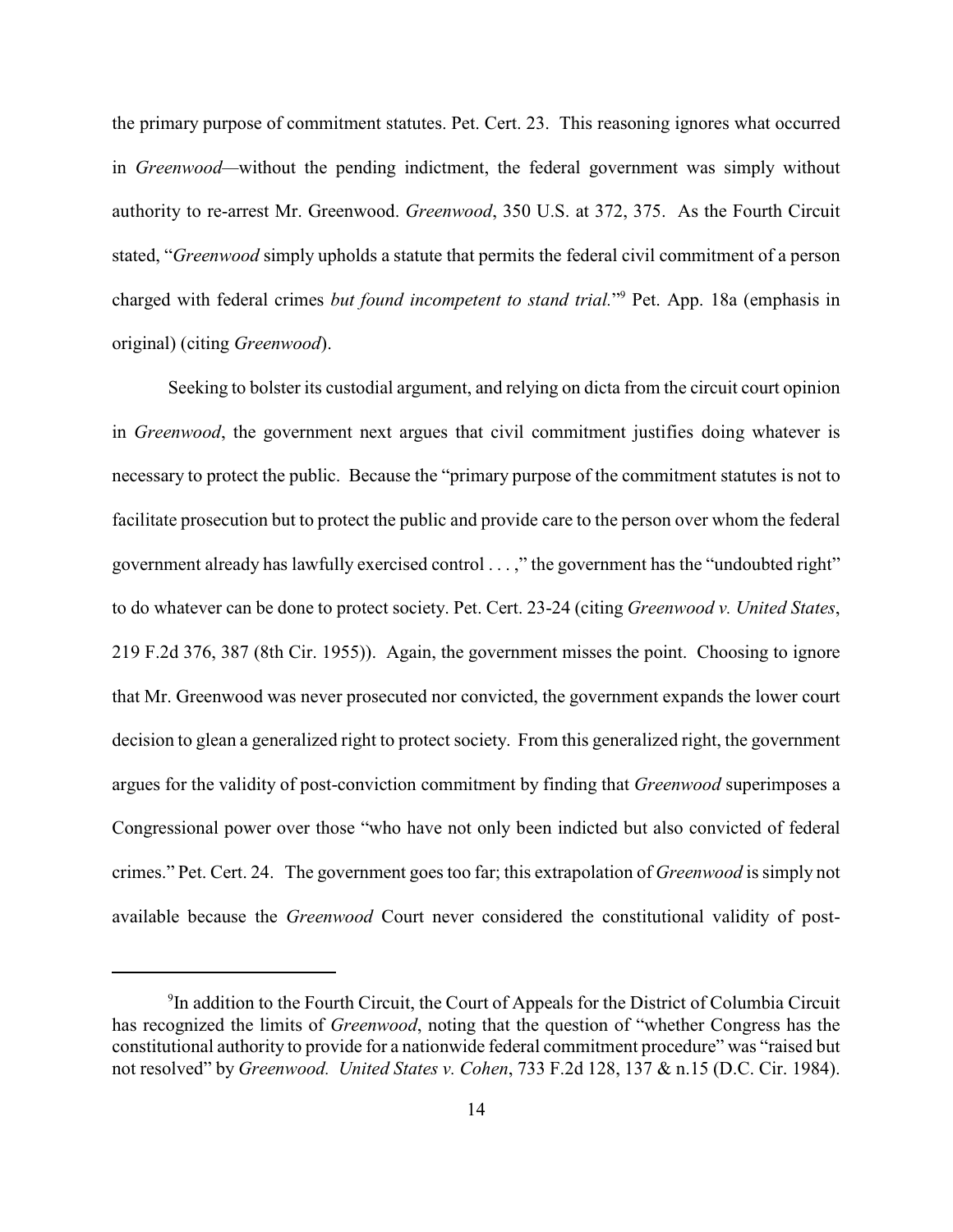conviction commitment and explicitly limited its holding. The government fails to heed the conclusion in *Greenwood*: "We decide no more than the situation before us presents and equally do not imply an opinion on situations not now before us." *Greenwood*, 350 U.S. at 376. Because the Fourth Circuit properly applied this Court's ruling in *Greenwood*, further review by this Court is unnecessary.

# **IV. CERTIORARI REVIEW IS UNNECESSARY BECAUSE THE DISTRICT COURT CORRECTLY HELD § 4248 VIOLATES THE DUE PROCESS CLAUSE.**

The district court struck down § 4248 on two distinct grounds. First, it held that Congress lacked the authority to enact § 4248; the Fourth Circuit affirmed this holding. The district court also struck down § 4248 because it imposes the clear and convincing burden of proof on a factual determination that requires the reasonable doubt standard. The Fourth Circuit expressly declined to reach this additional holding by the district court. Certiorari is unnecessary because the district court correctly held § 4248 violates the Due Process Clause as explained by its analysis of *In re Winship*, 397 U.S. 358 (1970), and *Addington v. Texas*, 441 U.S. 418 (1979).

Respondents, relying on *Winship* and *Addington*, argued in the district court that § 4248 improperly employs the clear and convincing burden of proof to determine whether a respondent "has engaged or attempted to engage in sexually violent conduct or child molestation." Pet. App. 76a-77a. The district court agreed, holding that due process mandates the application of the reasonable doubt standard. Pet. App. 93a.<sup>10</sup>

 $10$ Respondents argued below that the reasonable doubt standard should apply to *all* factual determinations required for § 4248 commitment, including the determination that an individual "suffers from a serious mental illness, abnormality, or disorder as a result of which he would have serious difficulty in refraining from sexually violent conduct or child molestation if released." The district court rejected this argument, but it provides an additional basis for upholding the Fourth Circuit's judgment in this case. Pet. App. 84a.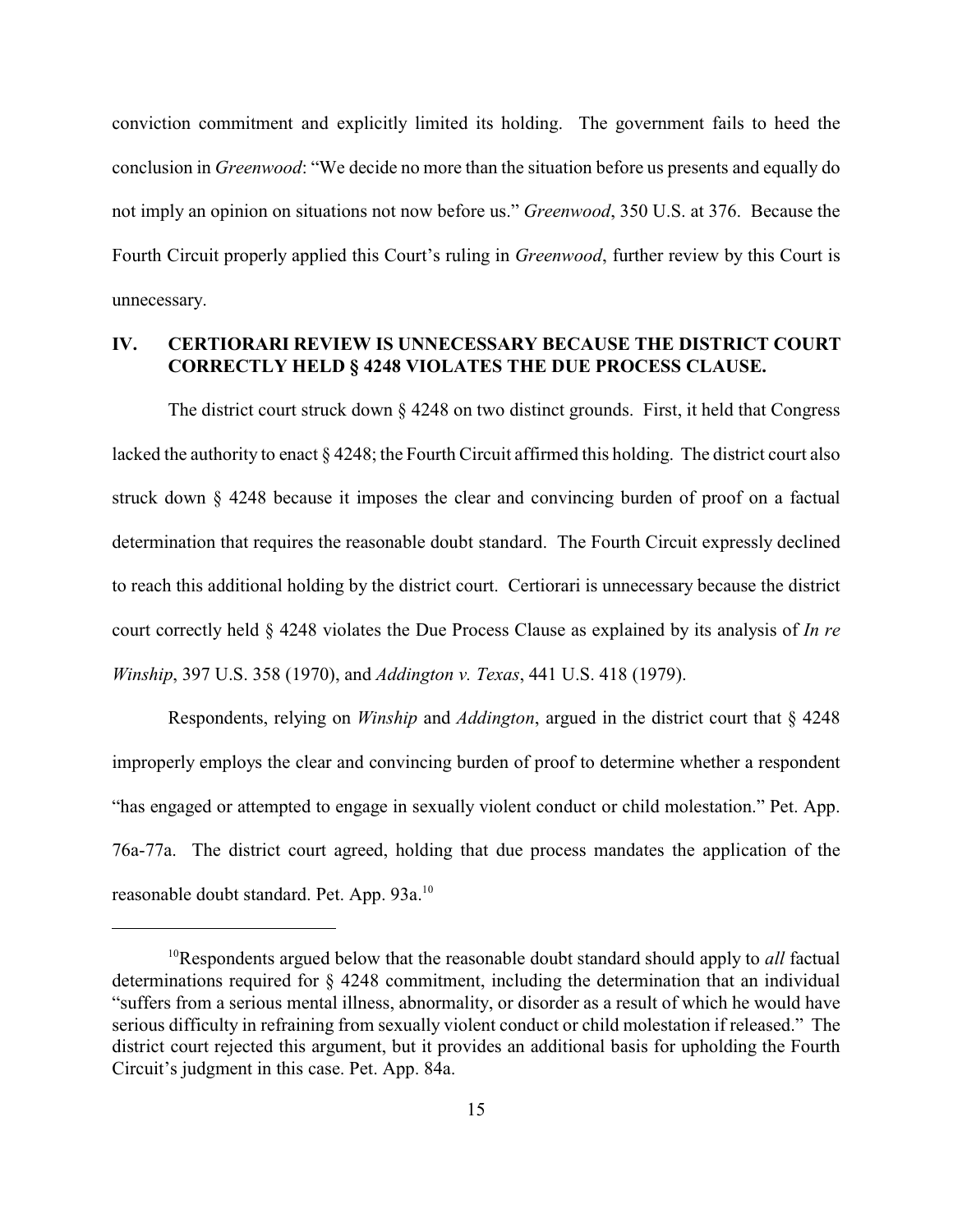In *Winship*, this Court held that adjudicating a juvenile delinquent requires proof of facts beyond a reasonable doubt. 397 U.S. at 368. The opinion noted that, although juvenile proceedings are civil proceedings designed to help children, "civil labels and good intentions do not themselves obviate the need for criminal due process safeguards" where the loss of liberty is "comparable in seriousness to a felony prosecution." *Id.* at 365-66 (internal quotation omitted). Application of *Winship* to the present case demonstrates that the clear and convincing standard set forth in § 4248(d) does not satisfy due process. First, as in *Winship*, § 4248 implicates the exact concerns that mandate the use of the reasonable doubt standard in criminal cases—a loss of liberty upon an adjudication that the individual is sexually dangerous. *Id.* at 363. Second, the "civil" label applied to the hearing under § 4248 does not reduce the need for the safeguard of the reasonable doubt standard.

*Addington v. Texas* bolsters this conclusion. *Addington* re-affirmed *Winship*, expressly distinguished it, and further clarified the application of due process to factual findings in civil commitment proceedings. In *Addington*, this Court held that due process permits a clear and convincing standard of proof in making mental health determinations about an individual, recognizing that such determinations necessarily involve such a lack of certainty that application of the reasonable doubt standard places too high a burden on the government. 441 U.S. at 419-20, 29.

In so ruling, this Court re-affirmed and distinguished *Winship*, stating that a mental health commitment, "[u]nlike the delinquency proceeding in *Winship*, . . . can in no sense be equated to a criminal prosecution." *Id.* at 428. *Winship* and *Addington*, read together, hold that the government may impose the clear and convincing standard of proof to mental health determinations in a civil commitment proceeding, but that it must apply the reasonable doubt standard to findings of criminaltype behavior that form the factual basis for civil or criminal commitment. Because the plain